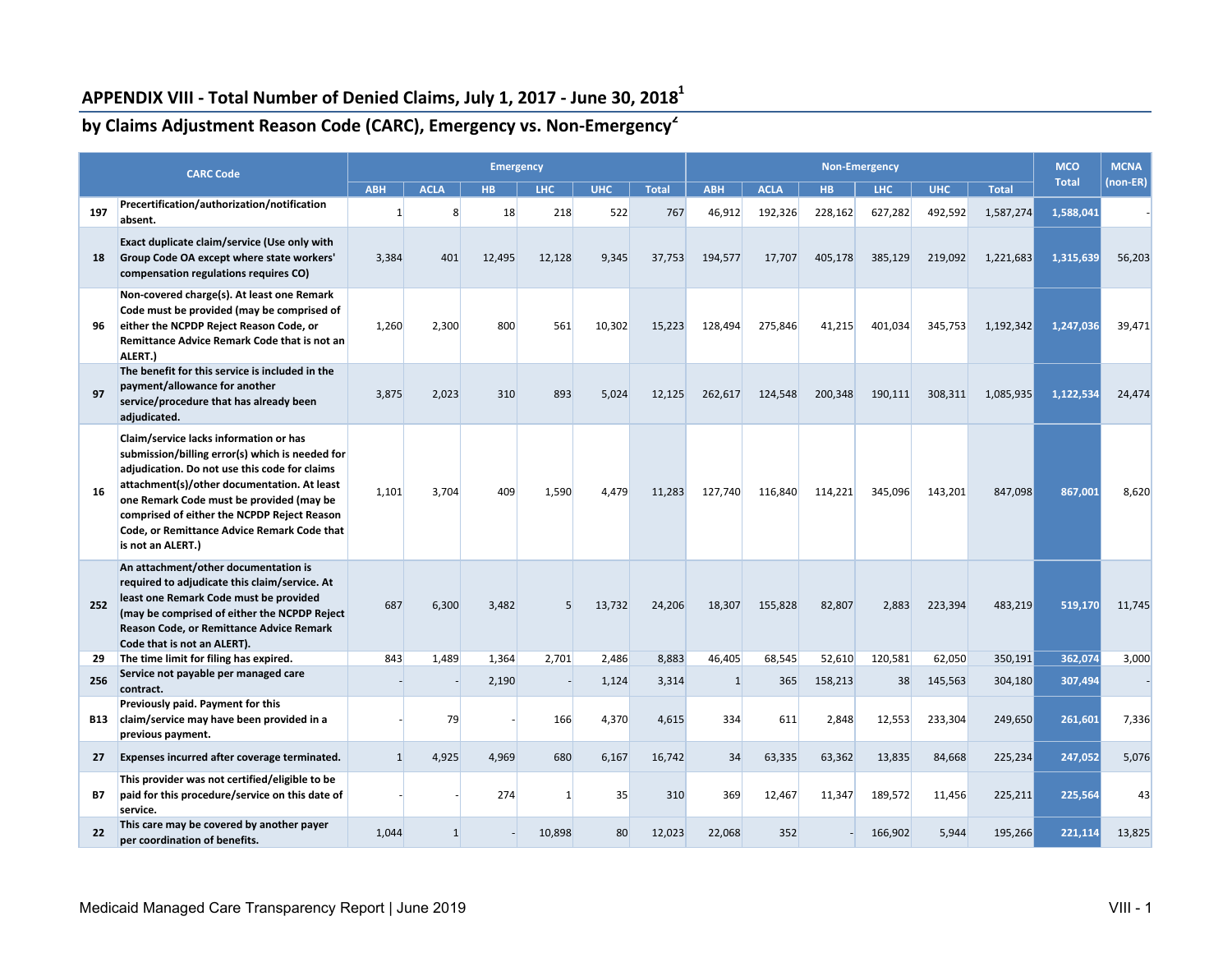|     | <b>CARC Code</b>                                                                                                                                                                                               |              |                | <b>Emergency</b> |            |            |              |                |             |        | <b>Non-Emergency</b> |            |              | <b>MCO</b>   | <b>MCNA</b> |
|-----|----------------------------------------------------------------------------------------------------------------------------------------------------------------------------------------------------------------|--------------|----------------|------------------|------------|------------|--------------|----------------|-------------|--------|----------------------|------------|--------------|--------------|-------------|
|     |                                                                                                                                                                                                                | <b>ABH</b>   | <b>ACLA</b>    | <b>HB</b>        | <b>LHC</b> | <b>UHC</b> | <b>Total</b> | <b>ABH</b>     | <b>ACLA</b> | HB.    | <b>LHC</b>           | <b>UHC</b> | <b>Total</b> | <b>Total</b> | (non-ER)    |
| 4   | The procedure code is inconsistent with the<br>modifier used or a required modifier is<br>missing.                                                                                                             | 267          | 144            | 250              |            | 33         | 694          | 37,145         | 31,757      | 64,064 | 26,607               | 28,136     | 187,709      | 188,403      |             |
| 119 | Benefit maximum for this time period or<br>occurrence has been reached.                                                                                                                                        | $\mathbf{1}$ |                | 897              | 41         |            | 939          | 6,887          | 6,111       | 35,019 | 95,688               | 1,590      | 145,295      | 146,235      |             |
| 204 | This service/equipment/drug is not covered<br>under the patient's current benefit plan                                                                                                                         |              |                | $\overline{7}$   | 4,058      |            | 4,065        | 483            |             | 17,785 | 115,691              | 5,379      | 139,338      | 143,417      | 14          |
| 109 | Claim/service not covered by this<br>payer/contractor. You must send the<br>claim/service to the correct payer/contractor.                                                                                     | 1,097        |                | 3,016            | 288        | 1,296      | 5,697        | 22,935         | 127         | 53,458 | 27,205               | 21,152     | 124,877      | 130,799      | 225         |
| 95  | Plan procedures not followed.                                                                                                                                                                                  | $\sim$       | 1,234          |                  |            |            | 1,234        |                | 111,740     | 11     |                      |            | 111,751      | 113.004      | 19          |
| 6   | The procedure/revenue code is inconsistent<br>with the patient's age.                                                                                                                                          | 22           | $\overline{2}$ | 29               | 20         | $1\vert$   | 74           | 1,692          | 5,438       | 12,918 | 63,474               | 1,806      | 85,328       | 112,822      | 27,420      |
| 234 | This procedure is not paid separately. At least<br>one Remark Code must be provided (may be<br>comprised of either the NCPDP Reject Reason<br>Code, or Remittance Advice Remark Code that<br>is not an ALERT.) | 55           | 181            | $\Delta$         | 459        | 26         | 725          | 44,349         | 3,903       | 6,552  | 36,501               | 2,511      | 93,816       | 94,542       |             |
| 222 | Exceeds the contracted maximum number of<br>hours/days/units by this provider for this<br>period. This is not patient specific.                                                                                |              |                | 9                | 42         |            | 51           |                | 1,498       | 27,652 | 41,809               | 292        | 71,251       | 93,442       | 22,140      |
| 198 | Precertification/authorization exceeded.                                                                                                                                                                       |              |                | $1\overline{ }$  |            | 193        | 194          | 2,612          | 12,533      | 19,593 | 47,578               | 8,757      | 91,073       | 91,267       |             |
| 169 | Alternate benefit has been provided.                                                                                                                                                                           |              | 36             | $\sim$           | ۰          |            | 36           | $\overline{3}$ | 611         | 11     | - 1                  |            | 625          | 88,156       | 87,495      |
| 11  | The diagnosis is inconsistent with the<br>procedure.                                                                                                                                                           | $\mathbf{1}$ |                | 92               |            |            | 93           | 6,609          | 23,431      | 4,989  | 2,711                | 49,497     | 87,237       | 87,330       |             |
| 26  | Expenses incurred prior to coverage.                                                                                                                                                                           | 2,724        | 390            | 648              | 95         | 1,101      | 4,958        | 43,007         | 5,556       | 10,043 | 2,215                | 17,422     | 78,243       | 83,326       | 125         |
| A1  | Claim/Service denied. At least one Remark<br>Code must be provided (may be comprised of<br>either the NCPDP Reject Reason Code, or<br>Remittance Advice Remark Code that is not an<br>ALERT.)                  |              |                | $\mathcal{P}$    | 758        |            | 760          |                | 3           | 31     | 78,820               | 12         | 78,866       | 79,626       |             |
| 39  | Services denied at the time authorization/pre-<br>certification was requested.                                                                                                                                 |              |                |                  |            | 1,382      | 1,382        | 3,513          | 4,019       | 6,525  | 6,386                | 45,373     | 65,816       | 67,269       | 71          |
| 163 | Attachment/other documentation referenced<br>on the claim was not received.                                                                                                                                    |              |                |                  |            |            |              |                | 49,956      |        | 7,454                |            | 57,410       | 57,410       |             |
| 133 | The disposition of this service line is pending<br>further review. (Use only with Group Code<br>OA). Note: Use of this code requires a reversal<br>and correction when the service line is<br>finalized.       | 880          |                |                  | 69         | 107        | 1,056        | 32,283         | 174         | 13     | 11,240               | 6,020      | 49,730       | 50,797       | 11          |
| B8  | Alternative services were available, and<br>should have been utilized.                                                                                                                                         |              |                |                  |            |            |              |                |             |        |                      | 50,154     | 50,154       | 50,154       |             |
| 273 | Coverage/program guidelines were exceeded.                                                                                                                                                                     |              | 21             |                  |            |            | 21           | 38,330         | 556         | 3,460  | 50                   |            | 42,396       | 42,417       |             |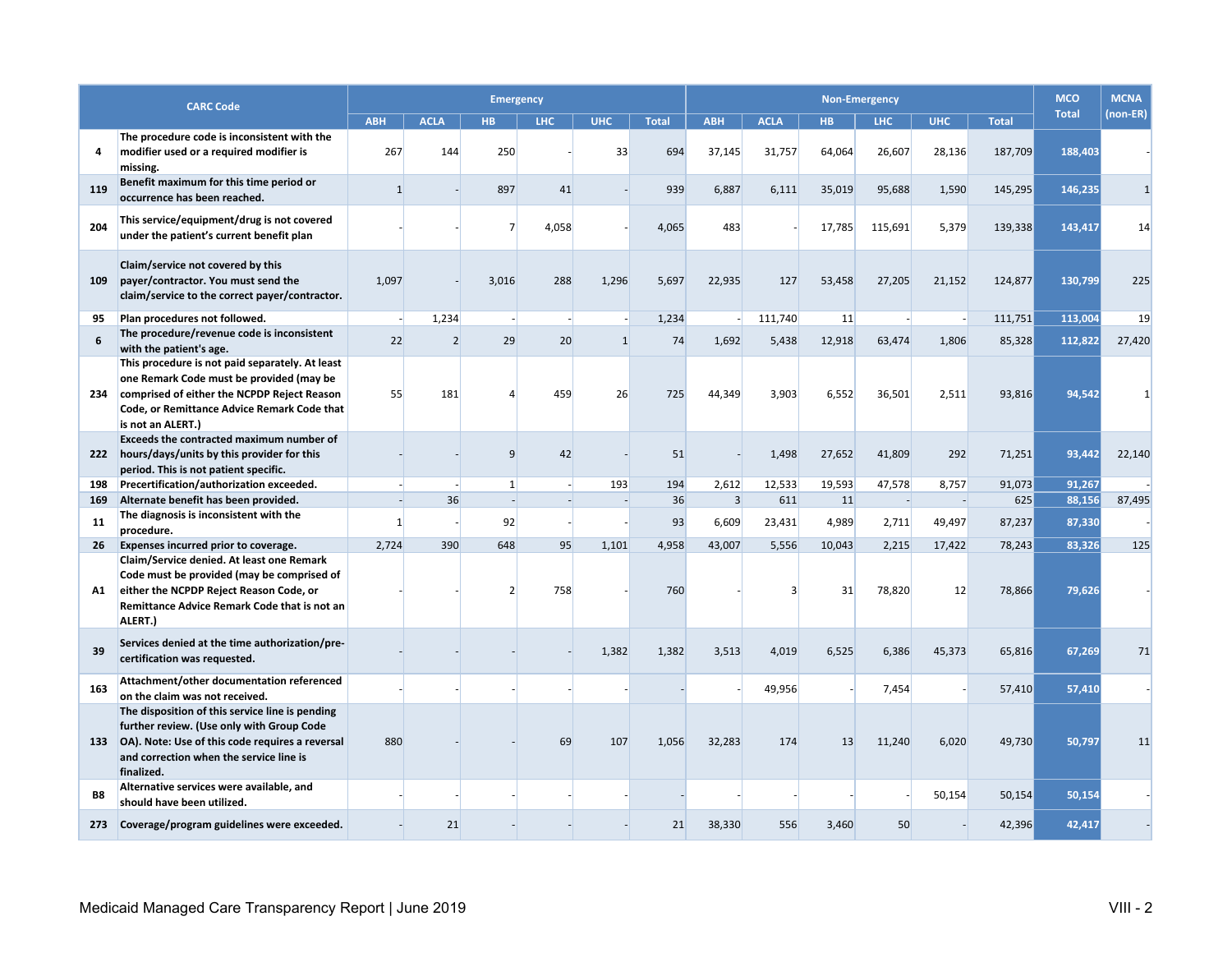|                 | <b>CARC Code</b>                                                                                                                                                                                                                                                                                                                |                |             | <b>Emergency</b> |              |            |                |                |             |        | <b>Non-Emergency</b> |            |              | <b>MCO</b>   | <b>MCNA</b>  |
|-----------------|---------------------------------------------------------------------------------------------------------------------------------------------------------------------------------------------------------------------------------------------------------------------------------------------------------------------------------|----------------|-------------|------------------|--------------|------------|----------------|----------------|-------------|--------|----------------------|------------|--------------|--------------|--------------|
|                 |                                                                                                                                                                                                                                                                                                                                 | <b>ABH</b>     | <b>ACLA</b> | HB.              | <b>LHC</b>   | <b>UHC</b> | <b>Total</b>   | <b>ABH</b>     | <b>ACLA</b> | HB.    | <b>LHC</b>           | <b>UHC</b> | <b>Total</b> | <b>Total</b> | (non-ER)     |
| 147             | Provider contracted/negotiated rate expired<br>or not on file.                                                                                                                                                                                                                                                                  | 183            |             |                  |              |            | 183            | 42,182         |             |        |                      |            | 42,182       | 42,365       |              |
| 128             | Newborn's services are covered in the<br>mother's Allowance.                                                                                                                                                                                                                                                                    |                |             |                  |              | 16         | 16             |                | 2,709       | 3,615  |                      | 35,045     | 41,369       | 41,385       |              |
| <b>B15</b>      | This service/procedure requires that a<br>qualifying service/procedure be received and<br>covered. The qualifying other<br>service/procedure has not been<br>received/adjudicated.                                                                                                                                              |                |             | 37               |              | 382        | 419            | 982            |             | 11,118 | 378                  | 23,475     | 35,953       | 36,372       |              |
| 236             | This procedure or procedure/modifier<br>combination is not compatible with another<br>procedure or procedure/modifier combination<br>provided on the same day according to the<br><b>National Correct Coding Initiative or workers</b><br>compensation state regulations/ fee schedule<br>requirements.                         |                | 643         |                  | 8            |            | 651            | 427            | 31,576      |        | 746                  |            | 32,749       | 33,400       |              |
| 150             | Payer deems the information submitted does<br>not support this level of service.                                                                                                                                                                                                                                                |                |             | 80               | 18           |            | 98             |                | 2,759       | 9,555  | 14,969               | 4,260      | 31,543       | 31,652       | 11           |
| 251             | The attachment/other documentation that<br>was received was incomplete or deficient. The<br>necessary information is still needed to<br>process the claim. At least one Remark Code<br>must be provided (may be comprised of either<br>the NCPDP Reject Reason Code, or Remittance<br>Advice Remark Code that is not an ALERT). | 5              | 256         |                  |              |            | 270            | 204            | 5,140       | 568    | 5,465                | 15,276     | 26,653       | 27,431       | 508          |
| 107             | The related or qualifying claim/service was<br>not identified on this claim.                                                                                                                                                                                                                                                    |                | 206         | $\overline{4}$   |              |            | 210            | 2,108          | 18,575      | 6,504  |                      |            | 27,187       | 27,397       |              |
| 8               | The procedure code is inconsistent with the<br>provider type/specialty (taxonomy).                                                                                                                                                                                                                                              |                |             |                  | $\mathbf{1}$ |            | $\mathbf{1}$   | 603            | 5,391       | 6,409  | 8,426                | 2,613      | 23,442       | 23,444       | $\mathbf{1}$ |
| 5               | The procedure code/bill type is inconsistent<br>with the place of service.                                                                                                                                                                                                                                                      | 37             | 75          | 295              | 82           | 155        | 644            | 1,754          | 8,581       | 4,062  | 3,656                | 3,940      | 21,993       | 23,293       | 656          |
| 9               | The diagnosis is inconsistent with the patient's<br>age.                                                                                                                                                                                                                                                                        | $\overline{3}$ | 22          | 14               | 78           | 41         | 158            | 229            | 1,063       | 1,467  | 12,607               | 5,915      | 21,281       | 21,469       | 30           |
| 242             | Services not provided by network/primary<br>care providers.                                                                                                                                                                                                                                                                     |                |             |                  | 4            |            | $\overline{4}$ | 2,464          | 6,546       | 3,498  | 3,064                |            | 15,572       | 19,796       | 4,220        |
|                 | 272 Coverage/program guidelines were not met.                                                                                                                                                                                                                                                                                   |                |             |                  | 64           |            | 64             | $\overline{3}$ | 7,983       | 14     | 2,714                |            | 10,714       | 18,158       | 7,380        |
| 15 <sub>1</sub> | The authorization number is missing, invalid,<br>or does not apply to the billed services or<br>provider.                                                                                                                                                                                                                       | 4              |             | 35               | $\mathbf{1}$ |            | 40             | 4,779          |             | 168    | 10,653               |            | 15,600       | 17,219       | 1,579        |
| 49              | This is a non-covered service because it is a<br>routine/preventive exam or a<br>diagnostic/screening procedure done in<br>conjunction with a routine/preventive exam.                                                                                                                                                          |                |             |                  |              |            |                |                |             |        | 5,687                |            | 5,688        | 16,960       | 11,272       |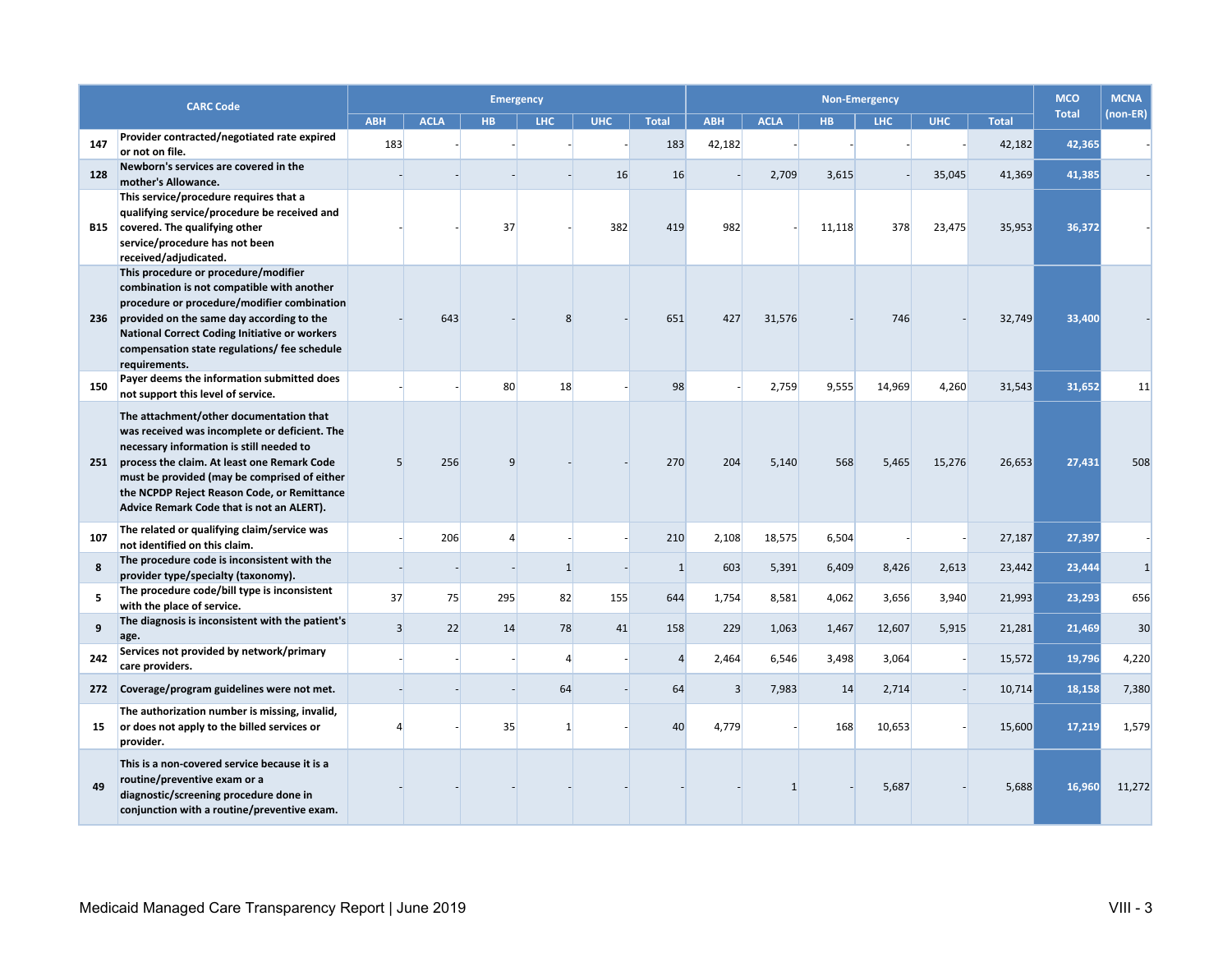|            | <b>CARC Code</b>                                                                                                                                                                                                                                                                                                   |                         |                | <b>Emergency</b> |                |            |              |            |             |        | <b>Non-Emergency</b> |              |              | <b>MCO</b>   | <b>MCNA</b>    |
|------------|--------------------------------------------------------------------------------------------------------------------------------------------------------------------------------------------------------------------------------------------------------------------------------------------------------------------|-------------------------|----------------|------------------|----------------|------------|--------------|------------|-------------|--------|----------------------|--------------|--------------|--------------|----------------|
|            |                                                                                                                                                                                                                                                                                                                    | <b>ABH</b>              | <b>ACLA</b>    | HB.              | <b>LHC</b>     | <b>UHC</b> | <b>Total</b> | <b>ABH</b> | <b>ACLA</b> | HB.    | <b>LHC</b>           | <b>UHC</b>   | <b>Total</b> | <b>Total</b> | (non-ER)       |
| 58         | Treatment was deemed by the payer to have<br>been rendered in an inappropriate or invalid<br>place of service.                                                                                                                                                                                                     | 14                      | 79             |                  | 1              | 6          | 100          | 1,278      | 5,026       | 169    | 8,567                | 654          | 15,694       | 16,338       | 544            |
| 23         | The impact of prior payer(s) adjudication<br>including payments and/or adjustments. (Use<br>only with Group Code OA)                                                                                                                                                                                               |                         | 2              | 159              | 217            |            | 378          |            | 21          | 3,186  | 11,828               |              | 15,035       | 15,418       |                |
| 226        | Information requested from the<br>Billing/Rendering Provider was not provided<br>or not provided timely or was<br>insufficient/incomplete. At least one Remark<br>Code must be provided (may be comprised of<br>either the NCPDP Reject Reason Code, or<br>Remittance Advice Remark Code that is not an<br>ALERT.) |                         |                | 209              |                |            | 209          | 192        |             | 12,098 |                      |              | 12,291       | 14,826       | 2,326          |
| 231        | Mutually exclusive procedures cannot be done<br>in the same day/setting.                                                                                                                                                                                                                                           | 71                      |                | 4                |                |            | 75           | 4,465      | 676         | 8,215  |                      |              | 13,356       | 13,431       |                |
| 59         | Processed based on multiple or concurrent<br>procedure rules. (For example multiple<br>surgery or diagnostic imaging, concurrent<br>anesthesia.)                                                                                                                                                                   | 5 <sup>1</sup>          |                | 11               |                |            | 16           | 8,231      |             | 4,574  |                      | 90           | 12,895       | 12,911       |                |
| 146        | Diagnosis was invalid for the date(s) of service<br>reported.                                                                                                                                                                                                                                                      | 152                     | 43             | $1\overline{ }$  | 3 <sup>1</sup> | 94         | 293          | 5,572      | 3,015       | 5      | 1,035                | 2,863        | 12,490       | 12,790       | $\overline{7}$ |
| 181        | Procedure code was invalid on the date of<br>service.                                                                                                                                                                                                                                                              | $\overline{\mathbf{3}}$ | $\mathbf{1}$   |                  |                |            | 5            | 814        | 10,609      | 14     | з                    | 6            | 11,446       | 12,585       | 1,134          |
| 50         | These are non-covered services because this is<br>not deemed a 'medical necessity' by the<br>payer.                                                                                                                                                                                                                |                         |                |                  |                |            |              | 229        | 426         | 1,500  | 542                  | 8,329        | 11,026       | 11,566       | 540            |
| 55         | Procedure/treatment/drug is deemed<br>experimental/investigational by the payer.                                                                                                                                                                                                                                   |                         |                |                  |                |            |              | 56         |             | 10,220 |                      |              | 10,276       | 10,323       | 47             |
| 46         | This (these) service(s) is (are) not covered.                                                                                                                                                                                                                                                                      |                         |                |                  |                |            |              | 3,722      | 5.681       |        |                      |              | 9,403        | 9.403        |                |
| 193        | Original payment decision is being<br>maintained. Upon review, it was determined<br>that this claim was processed properly.                                                                                                                                                                                        | 28                      |                |                  | 5              |            | 33           | 7,852      |             |        | 769                  |              | 8,621        | 9,201        | 547            |
| 182        | Procedure modifier was invalid on the date of<br>service.                                                                                                                                                                                                                                                          |                         | 54             |                  | $\mathbf{1}$   | 11         | 66           | 75         | 8,308       |        | 233                  | 290          | 8,906        | 8,972        |                |
| 199        | Revenue code and Procedure code do not<br>match.                                                                                                                                                                                                                                                                   | 32                      |                | $\overline{3}$   |                |            | 35           | 1,189      |             | 7,465  |                      | $\mathbf{1}$ | 8,655        | 8,718        | 28             |
| <b>B16</b> | 'New Patient' qualifications were not met.                                                                                                                                                                                                                                                                         |                         |                |                  |                |            |              |            |             | 1,999  | 1,560                | 4,285        | 7,844        | 7,844        |                |
| 206        | National Provider Identifier - missing.                                                                                                                                                                                                                                                                            |                         | 2 <sup>1</sup> | 2 <sup>1</sup>   | $\overline{3}$ |            | 7            |            | 567         | 554    | 3,223                | 539          | 4,883        | 6,637        | 1,747          |
| 115        | Procedure postponed, canceled, or delayed.                                                                                                                                                                                                                                                                         | 140                     |                |                  |                |            | 140          | 5,083      |             |        |                      |              | 5,083        | 5,223        |                |
| 185        | The rendering provider is not eligible to<br>perform the service billed.                                                                                                                                                                                                                                           |                         | 49             |                  | 6              |            | 55           |            | 4,833       |        | 165                  | 11           | 5,009        | 5,178        | 114            |
| 171        | Payment is denied when performed/billed by<br>this type of provider in this type of facility.                                                                                                                                                                                                                      | 16                      |                |                  |                |            | 16           | 4,215      |             |        |                      |              | 4,215        | 4,231        |                |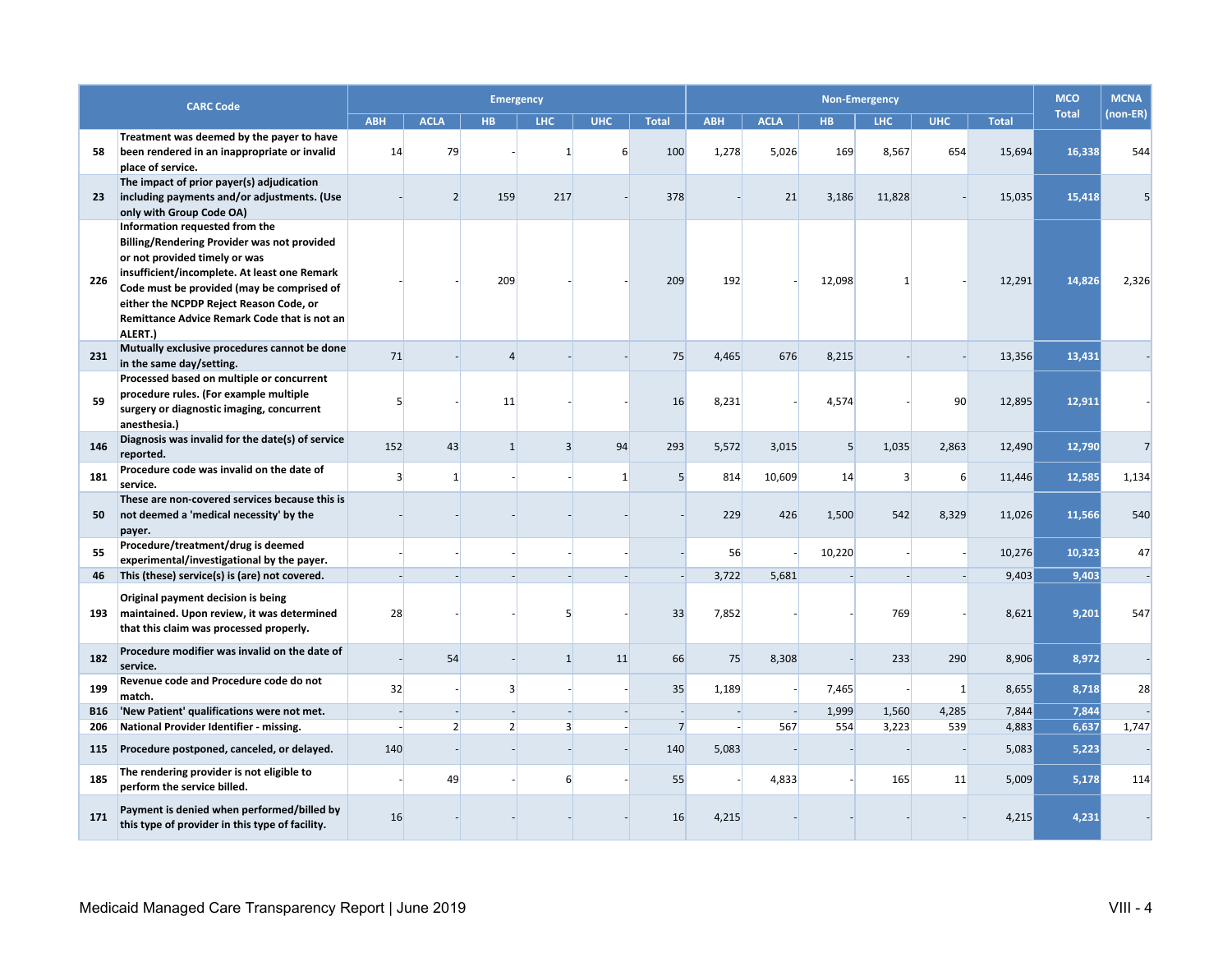|                | <b>CARC Code</b>                                                                                                                                                                                                                                                                                                                                                                                                   |              |             | <b>Emergency</b> |            |              |              |              |             |              | <b>Non-Emergency</b> |                |              | <b>MCO</b>   | <b>MCNA</b> |
|----------------|--------------------------------------------------------------------------------------------------------------------------------------------------------------------------------------------------------------------------------------------------------------------------------------------------------------------------------------------------------------------------------------------------------------------|--------------|-------------|------------------|------------|--------------|--------------|--------------|-------------|--------------|----------------------|----------------|--------------|--------------|-------------|
|                |                                                                                                                                                                                                                                                                                                                                                                                                                    | <b>ABH</b>   | <b>ACLA</b> | <b>HB</b>        | <b>LHC</b> | <b>UHC</b>   | Total        | <b>ABH</b>   | <b>ACLA</b> | HB.          | LHC                  | <b>UHC</b>     | <b>Total</b> | <b>Total</b> | (non-ER)    |
| <b>B20</b>     | Procedure/service was partially or fully<br>furnished by another provider.                                                                                                                                                                                                                                                                                                                                         |              | 76          |                  |            | 279          | 355          |              | 574         |              | $\overline{4}$       | 1,777          | 2,355        | 4,177        | 1,467       |
| 269            | Anesthesia not covered for this<br>service/procedure.                                                                                                                                                                                                                                                                                                                                                              |              |             |                  |            |              |              |              |             |              |                      |                |              | 3,427        | 3,427       |
| 129            | Prior processing information appears<br>incorrect. At least one Remark Code must be<br>provided (may be comprised of either the<br>NCPDP Reject Reason Code, or Remittance<br>Advice Remark Code that is not an ALERT.)                                                                                                                                                                                            |              | 68          |                  |            |              | 73           |              | 2,975       |              |                      | 102            | 3,077        | 3,150        |             |
| 31             | Patient cannot be identified as our insured.                                                                                                                                                                                                                                                                                                                                                                       |              |             |                  | 6          | 9            | 15           | 537          | 1,194       | $\mathbf{1}$ | 315                  | 394            | 2,441        | 2,760        | 304         |
| 10             | The diagnosis is inconsistent with the patient's<br>gender.                                                                                                                                                                                                                                                                                                                                                        | 19           | 42          | 38               |            | $\mathbf{1}$ | 100          | 528          | 546         | 1,051        | 8                    | 137            | 2,270        | 2,370        |             |
| <b>B14</b>     | Only one visit or consultation per physician<br>per day is covered.                                                                                                                                                                                                                                                                                                                                                | 28           | 141         | 11               | 153        |              | 333          | 319          | 496         | 389          | 58                   |                | 1,262        | 2,124        | 529         |
| 250            | The attachment/other documentation that<br>was received was the incorrect<br>attachment/document. The expected<br>attachment/document is still missing. At least<br>one Remark Code must be provided (may be<br>comprised of either the NCPDP Reject Reason<br>Code, or Remittance Advice Remark Code that<br>is not an ALERT).                                                                                    | 3            |             | 27               |            |              | 30           | 67           | 53          | 1,920        |                      |                | 2,040        | 2,073        |             |
| 45             | Charge exceeds fee schedule/maximum<br>allowable or contracted/legislated fee<br>arrangement. Note: This adjustment amount<br>cannot equal the total service or claim charge<br>amount; and must not duplicate provider<br>adjustment amounts (payments and<br>contractual reductions) that have resulted<br>from prior payer(s) adjudication. (Use only<br>with Group Codes PR or CO depending upon<br>liability) |              |             | 18               |            |              | 18           | 3            |             | 1,957        |                      |                | 1,960        | 2,009        | 31          |
| $\overline{7}$ | The procedure/revenue code is inconsistent<br>with the patient's gender.                                                                                                                                                                                                                                                                                                                                           | $\mathbf{1}$ |             |                  |            |              | $\mathbf{1}$ | 95           | 1,511       | 363          | 34                   | $\overline{2}$ | 2,005        | 2,006        |             |
| 35             | Lifetime benefit maximum has been reached.                                                                                                                                                                                                                                                                                                                                                                         |              |             |                  |            |              |              | $\mathbf{1}$ | 1,755       |              |                      |                | 1,756        | 1,756        |             |
| <b>P14</b>     | The Benefit for this Service is included in the<br>payment/allowance for another<br>service/procedure that has been performed<br>on the same day. To be used for Property and<br>Casualty only.                                                                                                                                                                                                                    |              |             |                  |            |              |              | 458          |             | 1,100        |                      |                | 1,558        | 1,558        |             |
| <b>B5</b>      | Coverage/program guidelines were not met or<br>were exceeded.                                                                                                                                                                                                                                                                                                                                                      |              |             |                  |            |              |              |              |             |              | 1,481                |                | 1,481        | 1,481        |             |
| 151            | Payment adjusted because the payer deems<br>the information submitted does not support<br>this many/frequency of services.                                                                                                                                                                                                                                                                                         |              |             |                  |            |              |              | 1,008        |             |              |                      | 380            | 1,396        | 1,403        |             |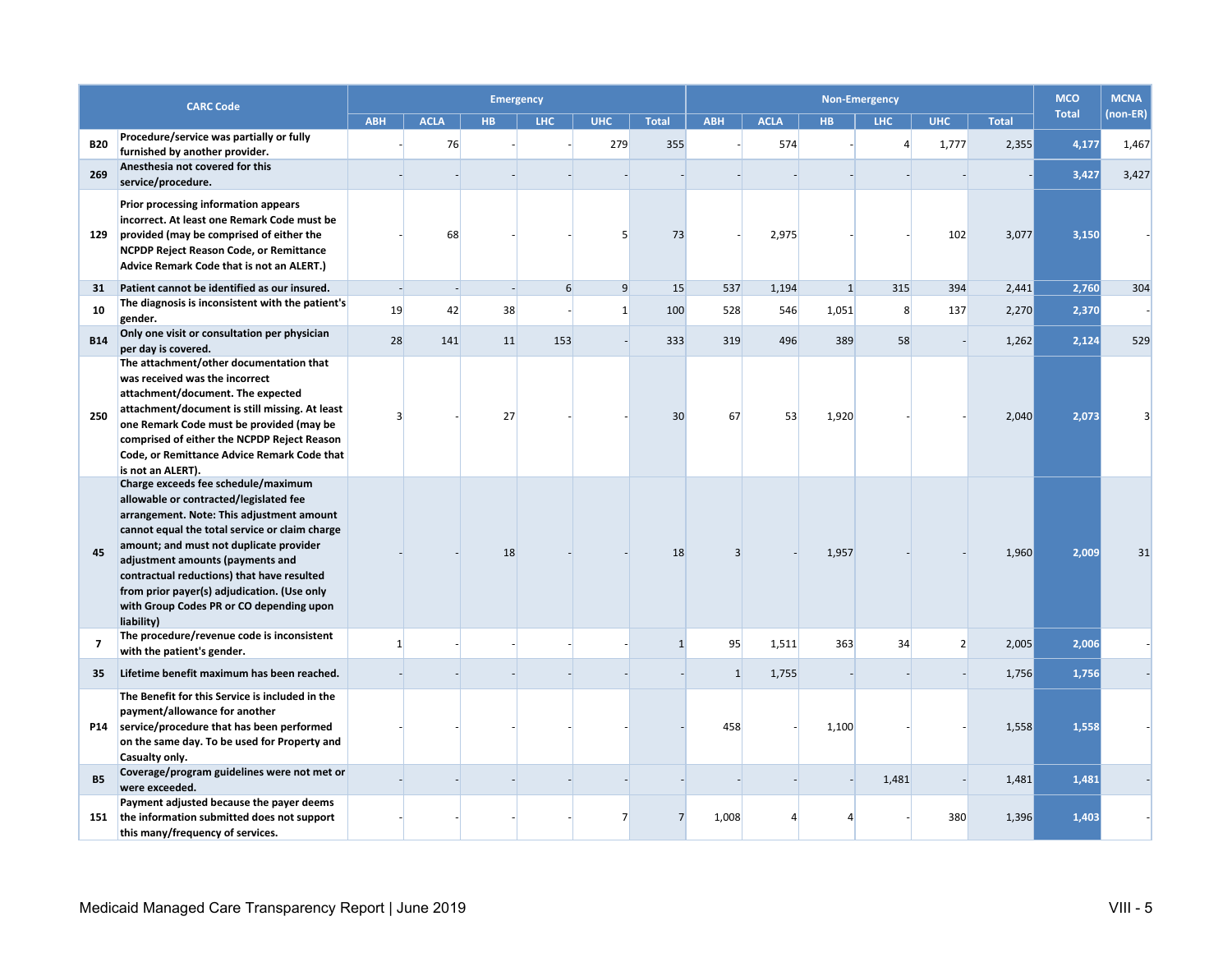|     | <b>CARC Code</b>                                                                                                                                           |            |             | <b>Emergency</b> |              |                |              |                          |                |              | <b>Non-Emergency</b> |                |                 | <b>MCO</b>   | <b>MCNA</b> |
|-----|------------------------------------------------------------------------------------------------------------------------------------------------------------|------------|-------------|------------------|--------------|----------------|--------------|--------------------------|----------------|--------------|----------------------|----------------|-----------------|--------------|-------------|
|     |                                                                                                                                                            | <b>ABH</b> | <b>ACLA</b> | HB.              | <b>LHC</b>   | <b>UHC</b>     | <b>Total</b> | <b>ABH</b>               | <b>ACLA</b>    | HB.          | <b>LHC</b>           | <b>UHC</b>     | <b>Total</b>    | <b>Total</b> | (non-ER)    |
| 54  | Multiple physicians/assistants are not covered<br>in this case.                                                                                            |            |             |                  |              |                |              | 185                      | 388            | 485          |                      | 344            | 1,402           | 1,402        |             |
| 166 | These services were submitted after this<br>payers responsibility for processing claims<br>under this plan ended.                                          |            |             |                  |              |                |              |                          | 1,180          | $\Delta$     |                      |                | 1,184           | 1,184        |             |
| 249 | This claim has been identified as a<br>readmission. (Use only with Group Code CO)                                                                          |            |             |                  |              |                |              |                          |                |              | 1,167                |                | 1,167           | 1,167        |             |
| 268 | The Claim spans two calendar years. Please<br>resubmit one claim per calendar year.                                                                        | 14         |             |                  |              |                | 14           | 1,024                    |                |              |                      |                | 1,024           | 1,038        |             |
| 233 | Services/charges related to the treatment of a<br>hospital-acquired condition or preventable<br>medical error.                                             |            |             |                  |              |                |              |                          |                |              |                      | $\overline{3}$ | $\overline{3}$  | 959          | 956         |
| 12  | The diagnosis is inconsistent with the provider<br>type.                                                                                                   | 150        |             |                  |              |                | 150          | 775                      |                |              |                      |                | 775             | 925          |             |
| 40  | Charges do not meet qualifications for<br>emergent/urgent care.                                                                                            |            |             |                  |              |                |              |                          |                |              |                      | 21             | 21              | 907          | 886         |
| 24  | Charges are covered under a capitation<br>agreement/managed care plan.                                                                                     |            | 8           |                  | 59           |                | 67           | $\mathbf{1}$             | 603            |              | 188                  |                | 792             | 859          |             |
| 170 | Payment is denied when performed/billed by<br>this type of provider.                                                                                       |            |             |                  |              | 33             | 33           | 134                      | 547            | 9            |                      | 50             | 740             | 773          |             |
| 138 | Appeal procedures not followed or time limits<br>not met.                                                                                                  |            |             |                  |              |                |              |                          |                |              |                      |                |                 | 536          | 536         |
| 56  | Procedure/treatment has not been deemed<br>'proven to be effective' by the payer.                                                                          |            |             |                  |              |                |              |                          |                | $\mathbf{1}$ |                      |                | $\mathbf{1}$    | 522          | 521         |
| 110 | Billing date predates service date.                                                                                                                        |            |             |                  |              | $\overline{1}$ | 1            | $\mathbf{1}$             | $\overline{2}$ |              |                      | 498            | 501             | 502          |             |
| 60  | Charges for outpatient services are not<br>covered when performed within a period of<br>time prior to or after inpatient services.                         |            |             |                  |              | 12             | 12           |                          |                |              |                      | 435            | 435             | 447          |             |
| 200 | Expenses incurred during lapse in coverage                                                                                                                 |            |             |                  |              |                |              | 6                        |                |              |                      |                | $6 \overline{}$ | 412          | 406         |
| 136 | Failure to follow prior payer's coverage rules.<br>(Use only with Group Code OA)                                                                           |            |             |                  | $\mathbf{1}$ | 14             | 15           |                          |                |              | 70                   | 297            | 367             | 382          |             |
| 134 | Technical fees removed from charges.                                                                                                                       |            |             |                  |              |                |              | 380                      |                |              |                      |                | 380             | 380          |             |
| 152 | Payer deems the information submitted does<br>not support this length of service.                                                                          |            |             |                  |              |                |              |                          |                |              |                      |                |                 | 355          | 355         |
| 112 | Service not furnished directly to the patient<br>and/or not documented.                                                                                    |            |             |                  |              | 94             | 94           |                          |                |              |                      | 250            | 250             | 344          |             |
| 189 | 'Not otherwise classified' or 'unlisted'<br>procedure code (CPT/HCPCS) was billed when<br>there is a specific procedure code for this<br>procedure/service |            |             |                  |              |                |              | $\overline{\phantom{0}}$ | 285            |              |                      |                | 291             | 291          |             |
| 216 | Based on the findings of a review organization                                                                                                             |            |             |                  |              |                |              |                          |                | $\mathbf{1}$ |                      |                | $\mathbf{1}$    | 223          | 222         |
| 167 | This (these) diagnosis(es) is (are) not covered.                                                                                                           |            |             |                  |              |                |              | $\mathbf{1}$             | 119            |              |                      |                | 120             | 204          | 84          |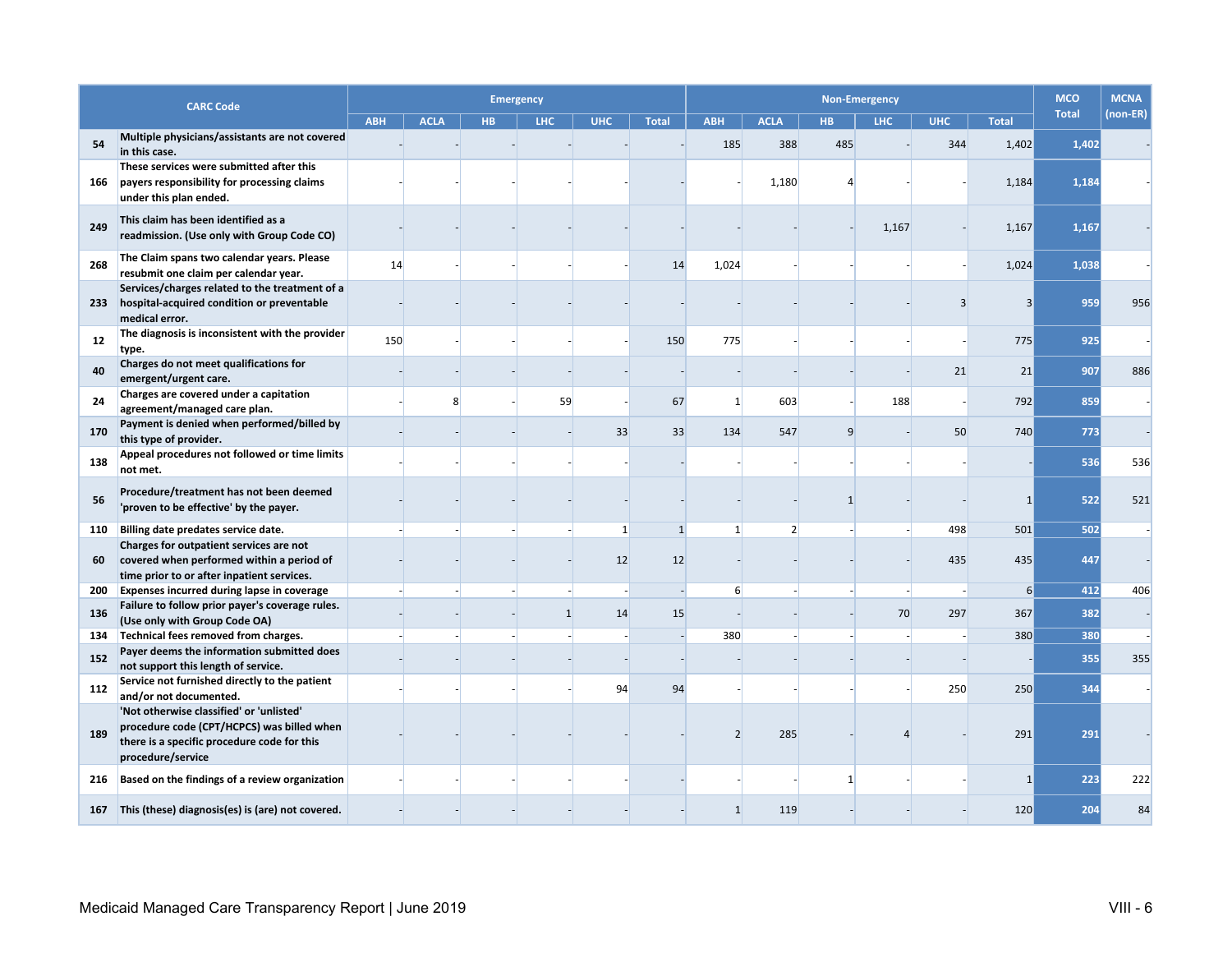|                 | <b>CARC Code</b>                                                                                                                                                                                                                                                                                |               |             | <b>Emergency</b> |            |            |               |              |             |                | <b>Non-Emergency</b> |                |              | <b>MCO</b>   | <b>MCNA</b> |
|-----------------|-------------------------------------------------------------------------------------------------------------------------------------------------------------------------------------------------------------------------------------------------------------------------------------------------|---------------|-------------|------------------|------------|------------|---------------|--------------|-------------|----------------|----------------------|----------------|--------------|--------------|-------------|
|                 |                                                                                                                                                                                                                                                                                                 | <b>ABH</b>    | <b>ACLA</b> | H <sub>B</sub>   | <b>LHC</b> | <b>UHC</b> | <b>Total</b>  | <b>ABH</b>   | <b>ACLA</b> | HB.            | <b>LHC</b>           | <b>UHC</b>     | <b>Total</b> | <b>Total</b> | (non-ER)    |
| 19              | This is a work-related injury/illness and thus<br>the liability of the Worker's Compensation<br>Carrier.                                                                                                                                                                                        | 29            |             |                  |            |            | 29            | 161          |             |                |                      |                | 161          | 193          |             |
| 28              | Coverage not in effect at the time the service<br>was provided.                                                                                                                                                                                                                                 |               |             |                  |            |            |               |              |             | 161            |                      |                | 161          | 161          |             |
| D <sub>20</sub> | Claim/Service missing service/product<br>information.                                                                                                                                                                                                                                           |               |             |                  |            |            |               | 80           | 76          |                |                      |                | 156          | 156          |             |
| 149             | Lifetime benefit maximum has been reached<br>for this service/benefit category.                                                                                                                                                                                                                 |               |             |                  |            |            |               |              | 15          |                | 107                  |                | 122          | 131          |             |
| 261             | The procedure or service is inconsistent with<br>the patient's history.                                                                                                                                                                                                                         |               |             |                  |            |            |               | 64           | 66          |                |                      |                | 130          | 131          |             |
| 227             | Information requested from the<br>patient/insured/responsible party was not<br>provided or was insufficient/incomplete. At<br>least one Remark Code must be provided<br>(may be comprised of either the NCPDP Reject<br>Reason Code, or Remittance Advice Remark<br>Code that is not an ALERT.) | $\mathbf{1}$  |             |                  |            |            |               |              |             | 126            |                      |                | 126          | 127          |             |
| 14              | The date of birth follows the date of service.                                                                                                                                                                                                                                                  |               |             |                  |            |            |               | 46           |             | $\overline{2}$ |                      |                | 48           | 126          | 78          |
| 177             | Patient has not met the required eligibility<br>requirements.                                                                                                                                                                                                                                   |               |             | $\overline{4}$   |            |            |               | $\mathbf{1}$ |             | 88             |                      | $\overline{2}$ | 91           | 116          | 21          |
| <b>B12</b>      | Services not documented in patients' medical<br>records.                                                                                                                                                                                                                                        |               |             |                  |            |            |               | 11           |             | 87             | $\mathbf{1}$         |                | 99           | 99           |             |
| 52              | The referring/prescribing/rendering provider<br>is not eligible to<br>refer/prescribe/order/perform the service<br>billed.                                                                                                                                                                      |               |             |                  |            |            |               |              |             | 88             |                      |                | 90           | 90           |             |
| 228             | Denied for failure of this provider, another<br>provider or the subscriber to supply requested<br>information to a previous payer for their<br>adjudication                                                                                                                                     |               |             |                  |            |            |               | 69           |             |                |                      |                | 69           | 73           |             |
| 246             | This non-payable code is for required<br>reporting only.                                                                                                                                                                                                                                        |               |             |                  |            |            |               | 29           |             |                | 26                   |                | 55           | 55           |             |
| 223             | Adjustment code for mandated federal, state<br>or local law/regulation that is not already<br>covered by another code and is mandated<br>before a new code can be created.                                                                                                                      |               |             |                  |            |            |               |              |             |                |                      |                |              |              |             |
| 13              | The date of death precedes the date of<br>service.                                                                                                                                                                                                                                              |               |             |                  |            |            |               |              |             |                | 41                   |                | 41           | 41           |             |
| 20              | This injury/illness is covered by the liability<br>carrier.                                                                                                                                                                                                                                     | $\mathcal{P}$ |             |                  |            |            | $\mathcal{P}$ | 6            | 33          |                |                      |                | 39           | 41           |             |
| 32              | Our records indicate that this dependent is<br>not an eligible dependent as defined.                                                                                                                                                                                                            |               |             |                  |            |            |               |              |             |                |                      | 30             | 34           | 34           |             |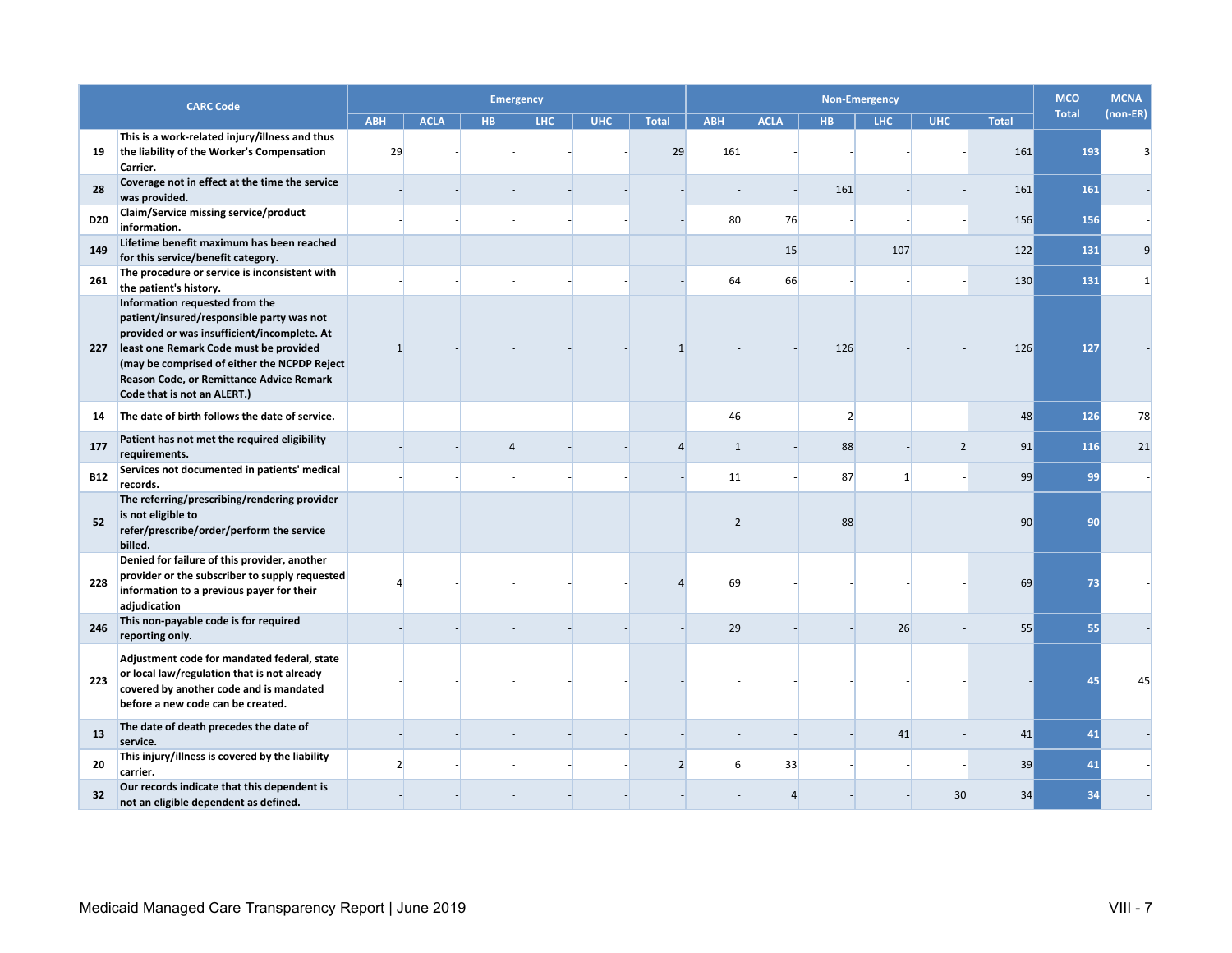|              | <b>CARC Code</b>                                                                                                                                                                                                               |            |             |     | <b>Emergency</b> |            |              |              |             |              | <b>Non-Emergency</b> |                |                 | <b>MCO</b>   | <b>MCNA</b> |
|--------------|--------------------------------------------------------------------------------------------------------------------------------------------------------------------------------------------------------------------------------|------------|-------------|-----|------------------|------------|--------------|--------------|-------------|--------------|----------------------|----------------|-----------------|--------------|-------------|
|              |                                                                                                                                                                                                                                | <b>ABH</b> | <b>ACLA</b> | HB. | <b>LHC</b>       | <b>UHC</b> | <b>Total</b> | <b>ABH</b>   | <b>ACLA</b> | HB.          | <b>LHC</b>           | <b>UHC</b>     | <b>Total</b>    | <b>Total</b> | (non-ER)    |
| <b>B11</b>   | The claim/service has been transferred to the<br>proper payer/processor for processing.<br>Claim/service not covered by this<br>payer/processor.                                                                               |            |             |     |                  |            |              |              |             |              |                      | 30             | 30 <sup>°</sup> | 30           |             |
| 243          | Services not authorized by network/primary<br>care providers.                                                                                                                                                                  |            |             |     |                  |            |              |              |             | 28           |                      |                | 28              | 28           |             |
| 108          | Rent/purchase guidelines were not met.                                                                                                                                                                                         |            |             |     |                  |            |              | 14           |             |              |                      | 10             | 24              | 24           |             |
| 209          | Per regulatory or other agreement. The<br>provider cannot collect this amount from the<br>patient. However, this amount may be billed<br>to subsequent payer. Refund to patient if<br>collected. (Use only with Group code OA) | 1          |             |     |                  |            |              | 21           |             |              |                      |                | 21              | 22           |             |
| <b>B10</b>   | Allowed amount has been reduced because a<br>component of the basic procedure/test was<br>paid. The beneficiary is not liable for more<br>than the charge limit for the basic<br>procedure/test.                               |            |             |     |                  |            |              |              |             |              | 19                   |                | 19              | 20           |             |
| 239          | Claim spans eligible and ineligible periods of<br>coverage. Rebill separate claims.                                                                                                                                            |            |             |     |                  |            |              | 18           |             | $\mathbf{1}$ |                      |                | 19              | 19           |             |
| 101          | Predetermination: anticipated payment upon<br>completion of services or claim adjudication.                                                                                                                                    |            |             |     |                  |            |              |              |             |              |                      |                |                 | 16           | 16          |
| 267          | Claim/service spans multiple months. At least<br>one Remark Code must be provided (may be<br>comprised of either the NCPDP Reject Reason<br>Code, or Remittance Advice Remark Code that<br>is not an ALERT.)                   |            |             |     |                  |            |              |              |             |              |                      | 16             | 16              | 16           |             |
| $\mathbf{1}$ | <b>Deductible Amount</b>                                                                                                                                                                                                       |            |             |     |                  |            |              | $\mathbf{1}$ |             |              |                      | 14             | 15              | 15           |             |
| 140          | Patient/Insured health identification number<br>and name do not match.                                                                                                                                                         |            |             |     |                  |            |              |              |             |              |                      | $1\vert$       | $\mathbf{1}$    | 13           | 12          |
| 208          | National Provider Identifier - Not matched.                                                                                                                                                                                    |            |             |     |                  |            |              |              |             | 9            | $\mathbf{1}$         | $\overline{3}$ | 13              | 13           |             |
| 144          | Incentive adjustment, e.g. preferred<br>product/service.                                                                                                                                                                       |            |             |     |                  |            |              |              |             |              |                      |                |                 | 10           | 10          |
| 258          | Claim/service not covered when patient is in<br>custody/incarcerated. Applicable federal,<br>state or local authority may cover the<br>claim/service.                                                                          |            |             |     |                  |            |              |              |             | 10           |                      |                | 10              | 10           |             |
| 103          | Provider promotional discount (e.g., Senior<br>citizen discount).                                                                                                                                                              |            |             |     |                  |            |              | 6            |             |              |                      |                | 6               |              |             |
| 202          | Non-covered personal comfort or convenience<br>services.                                                                                                                                                                       |            |             |     |                  |            |              | 6            |             |              |                      |                | 6               |              |             |
| 238          | Claim spans eligible and ineligible periods of<br>coverage, this is the reduction for the<br>ineligible period. (Use only with Group Code<br>PR)                                                                               |            |             |     |                  |            |              |              |             |              |                      |                | 6               |              |             |
| 253          | Sequestration - reduction in federal payment                                                                                                                                                                                   |            |             |     |                  |            |              | 2            |             |              |                      |                | $\overline{2}$  |              |             |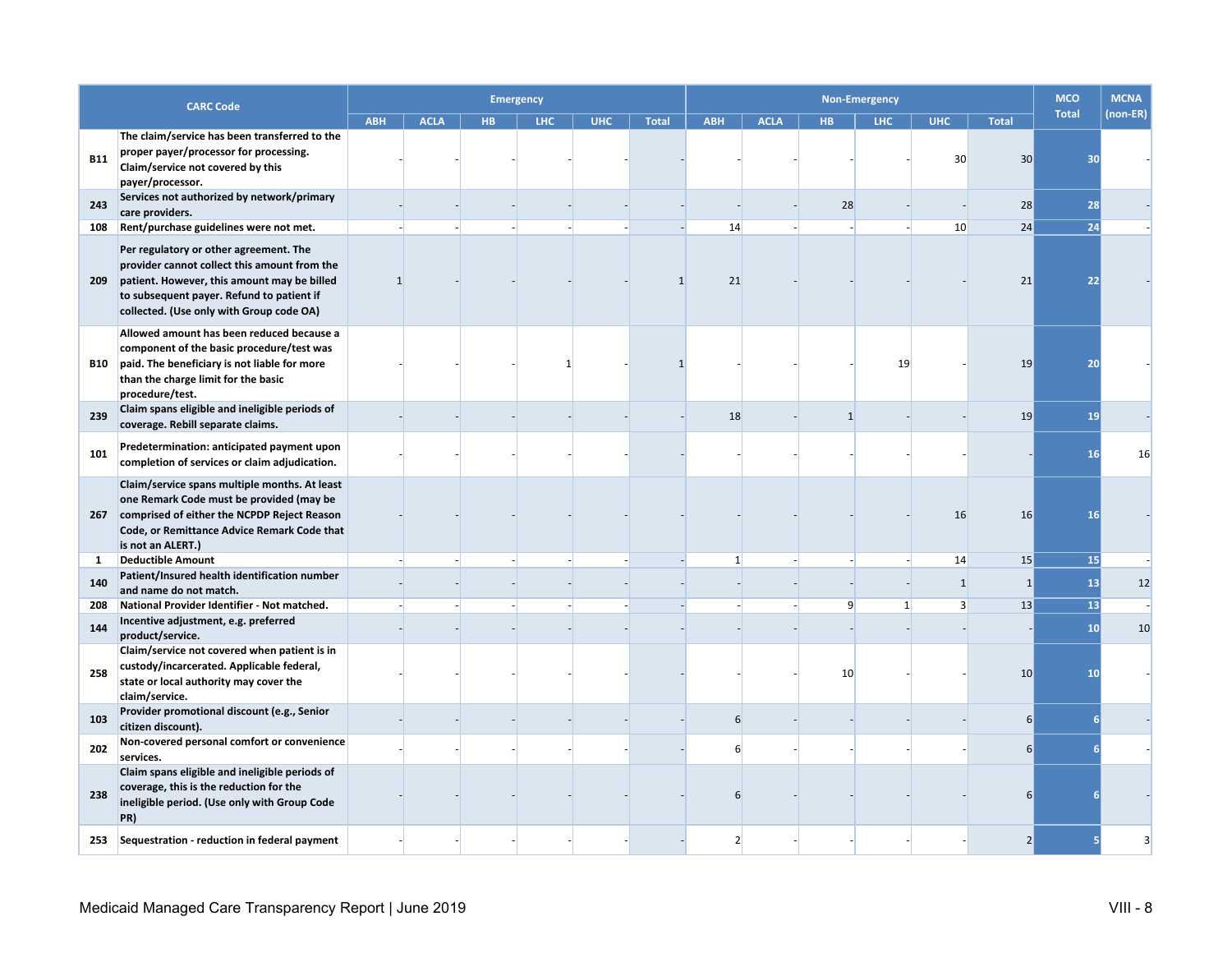|             | <b>CARC Code</b>                                                                                                                                                                                                                      |            |             |           | <b>Emergency</b> |            |              |                |             |                | <b>Non-Emergency</b> |            |                | <b>MCO</b>   | <b>MCNA</b> |
|-------------|---------------------------------------------------------------------------------------------------------------------------------------------------------------------------------------------------------------------------------------|------------|-------------|-----------|------------------|------------|--------------|----------------|-------------|----------------|----------------------|------------|----------------|--------------|-------------|
|             |                                                                                                                                                                                                                                       | <b>ABH</b> | <b>ACLA</b> | <b>HB</b> | <b>LHC</b>       | <b>UHC</b> | <b>Total</b> | <b>ABH</b>     | <b>ACLA</b> | HB.            | <b>LHC</b>           | <b>UHC</b> | <b>Total</b>   | <b>Total</b> | (non-ER)    |
|             | Prior contractual reductions related to a<br>current periodic payment as part of a<br>271 contractual payment schedule when deferred<br>amounts have been previously reported. (Use<br>only with group code OA)                       |            |             |           |                  |            |              |                |             |                |                      |            | 5              |              |             |
| D18         | Claim/Service has missing diagnosis<br>information.                                                                                                                                                                                   |            |             |           |                  |            |              |                |             | Δ              |                      |            | $\overline{4}$ |              |             |
| <b>N657</b> |                                                                                                                                                                                                                                       |            |             |           |                  |            |              |                |             | $\Delta$       |                      |            | $\overline{4}$ |              |             |
| 131         | Claim specific negotiated discount.                                                                                                                                                                                                   |            |             |           |                  |            |              |                |             | $\overline{3}$ |                      |            | $\overline{3}$ |              |             |
| 21          | This injury/illness is the liability of the no-fault<br>carrier.                                                                                                                                                                      |            |             |           |                  |            |              | 3              |             |                |                      |            | $\overline{3}$ |              |             |
| 280         |                                                                                                                                                                                                                                       |            |             |           |                  |            |              |                |             | $\overline{3}$ |                      |            | $\overline{3}$ |              |             |
| <b>B9</b>   | Patient is enrolled in a Hospice.                                                                                                                                                                                                     |            | H           |           |                  |            | ٠            |                |             |                |                      | 3          | $\overline{3}$ |              |             |
|             |                                                                                                                                                                                                                                       |            |             |           |                  |            | ۰            |                |             | $\overline{2}$ |                      |            | $\overline{2}$ |              |             |
| 183         | The referring provider is not eligible to refer<br>the service billed.                                                                                                                                                                |            |             |           |                  |            |              | $\overline{2}$ |             |                |                      |            | $\overline{2}$ |              |             |
| 260         | Processed under Medicaid ACA Enhanced Fee<br><b>Schedule</b>                                                                                                                                                                          |            |             |           |                  |            |              |                |             | $\overline{2}$ |                      |            | $\overline{2}$ |              |             |
| 276         | Services denied by the prior payer(s) are not<br>covered by this payer.                                                                                                                                                               |            |             |           |                  |            |              |                |             |                |                      |            |                |              |             |
| 62          | Payment denied/reduced for absence of, or<br>exceeded, pre-certification/authorization.                                                                                                                                               |            |             |           |                  |            |              | 1              |             | 1              |                      |            | $\overline{2}$ |              |             |
| <b>B23</b>  | Procedure billed is not authorized per your<br><b>Clinical Laboratory Improvement Amendment</b><br>(CLIA) proficiency test.                                                                                                           |            |             |           |                  |            |              | $\overline{2}$ |             |                |                      |            | $\overline{2}$ |              |             |
| 116         | The advance indemnification notice signed by<br>the patient did not comply with requirements.                                                                                                                                         |            |             |           |                  |            |              | 1              |             |                |                      |            | $\mathbf{1}$   |              |             |
| 141         | Claim spans eligible and ineligible periods of<br>coverage.                                                                                                                                                                           |            |             |           |                  |            |              |                |             | $\mathbf{1}$   |                      |            | 1              |              |             |
| 173         | Service/equipment was not prescribed by a<br>physician.                                                                                                                                                                               |            |             |           |                  |            |              |                |             |                |                      |            |                |              |             |
| 186         | Level of care change adjustment.                                                                                                                                                                                                      |            |             |           |                  |            |              |                |             | $\vert$ 1      |                      |            | $\mathbf{1}$   |              |             |
| 187         | <b>Consumer Spending Account payments</b><br>(includes but is not limited to Flexible<br>Spending Account, Health Savings Account,<br>Health Reimbursement Account, etc.)                                                             |            |             |           |                  |            |              |                |             |                |                      |            | $\mathbf{1}$   |              |             |
| 192         | Non standard adjustment code from paper<br>remittance. Note: This code is to be used by<br>providers/payers providing Coordination of<br>Benefits information to another payer in the<br>837 transaction only. This code is only used |            |             |           |                  |            |              |                |             |                |                      |            |                |              |             |
|             | when the non-standard code cannot be<br>reasonably mapped to an existing Claims<br><b>Adjustment Reason Code, specifically</b><br>Deductible, Coinsurance and Co-payment.                                                             |            |             |           |                  |            |              |                |             |                |                      |            |                |              |             |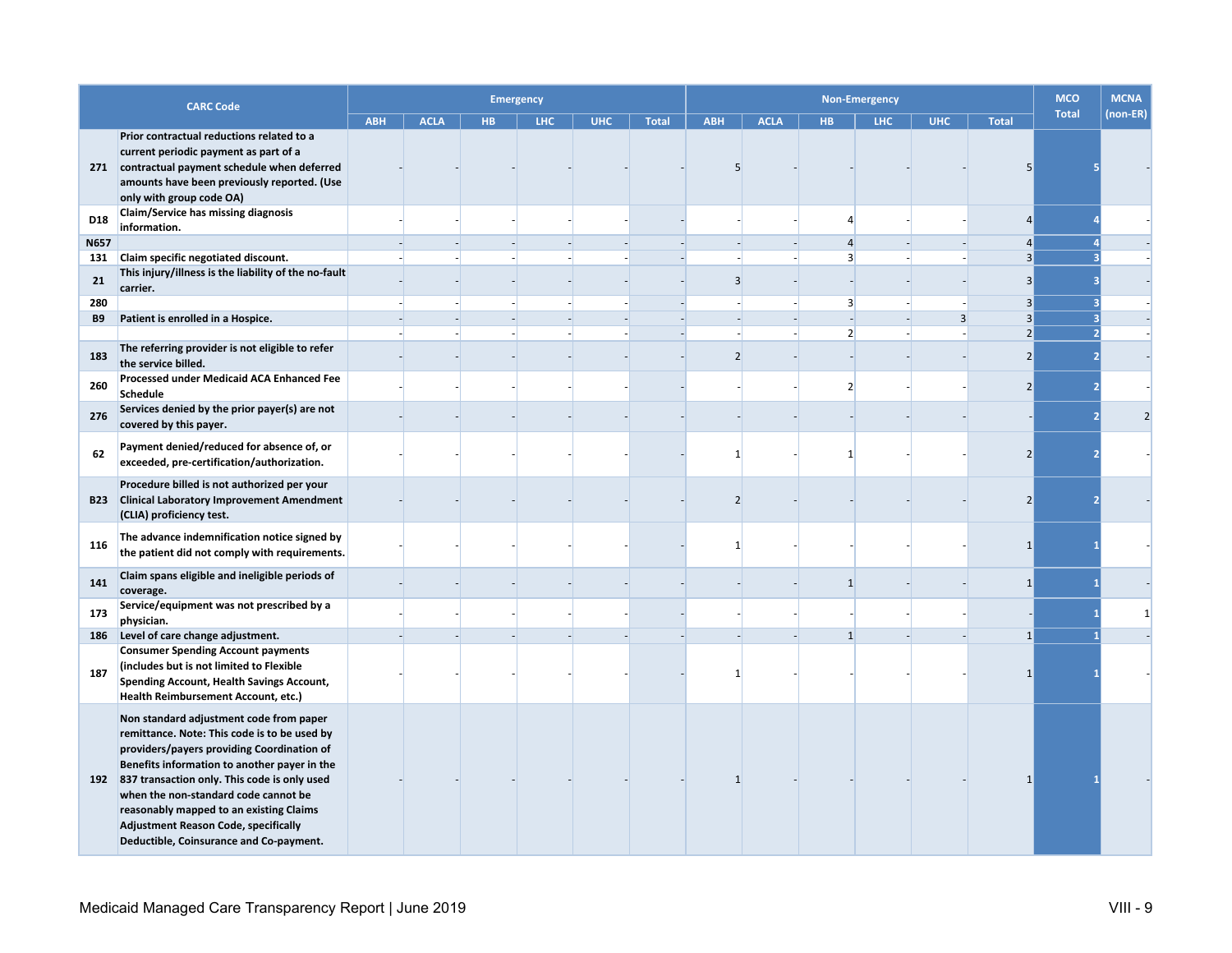|              | <b>CARC Code</b>                                                                                                                                                                                                                                                                                                               |            |             | <b>Emergency</b> |        |            |              |            |             |                                                             | <b>Non-Emergency</b> |            |              | <b>MCO</b>   | <b>MCNA</b> |
|--------------|--------------------------------------------------------------------------------------------------------------------------------------------------------------------------------------------------------------------------------------------------------------------------------------------------------------------------------|------------|-------------|------------------|--------|------------|--------------|------------|-------------|-------------------------------------------------------------|----------------------|------------|--------------|--------------|-------------|
|              |                                                                                                                                                                                                                                                                                                                                | <b>ABH</b> | <b>ACLA</b> | <b>HB</b>        | LHC    | <b>UHC</b> | <b>Total</b> | <b>ABH</b> | <b>ACLA</b> | HB.                                                         | LHC                  | <b>UHC</b> | <b>Total</b> | <b>Total</b> | (non-ER)    |
| 195          | Refund issued to an erroneous priority payer<br>for this claim/service.                                                                                                                                                                                                                                                        |            |             |                  |        |            |              |            |             |                                                             |                      |            |              |              |             |
| 232          | <b>Institutional Transfer Amount. Note - Applies</b><br>to institutional claims only and explains the<br>DRG amount difference when the patient care<br>crosses multiple institutions.                                                                                                                                         |            |             |                  |        |            |              |            |             |                                                             |                      |            |              |              |             |
| 257          | The disposition of the claim/service is<br>undetermined during the premium payment<br>grace period, per Health Insurance Exchange<br>requirements. This claim/service will be<br>reversed and corrected when the grace period<br>ends (due to premium payment or lack of<br>premium payment). (Use only with Group<br>Code OA) |            |             |                  |        |            |              |            |             |                                                             |                      |            |              |              |             |
| 282          | The procedure/revenue code is inconsistent<br>with the type of bill. Usage: Refer to the 835<br><b>Healthcare Policy Identification Segment (loop</b><br>2110 Service Payment Information REF), if<br>present.                                                                                                                 |            |             |                  |        |            |              |            |             |                                                             |                      |            |              |              |             |
| 34           | Insured has no coverage for newborns.                                                                                                                                                                                                                                                                                          |            |             |                  |        |            |              |            |             |                                                             |                      |            |              |              |             |
| 75           | <b>Direct Medical Education Adjustment.</b>                                                                                                                                                                                                                                                                                    |            |             |                  |        |            |              |            |             |                                                             |                      |            |              |              |             |
| P9           | No available or correlating CPT/HCPCS code to<br>describe this service. To be used for Property<br>and Casualty only.                                                                                                                                                                                                          |            |             |                  |        |            |              |            |             |                                                             |                      |            |              |              |             |
| <b>Total</b> | 4.70 Bested Claims Beneat                                                                                                                                                                                                                                                                                                      | 18.189     | 25,005      | 32,227           | 36,383 | 62,966     |              |            |             | $174,770$ 1,192,502 1,428,095 1,727,319 3,118,261 2,625,820 |                      |            | 10,091,997   | 10,616,706   | 349,939     |

Source: 173 Denied Claims Report

<sup>1</sup>Inpatient hospital denied claim counts are reported at the header level. Denied claims counts for all other provider types are reported at the line level. Excludes pharmacy claims which are reported in the second table

<sup>2</sup>Each claim denied may have mutliple CARC codes and are therefore totals includes duplication. Emergency services are defined as claim type 03 with revenue codes 450, 459, or 981 (outpatient hosptial) and claim type 04 w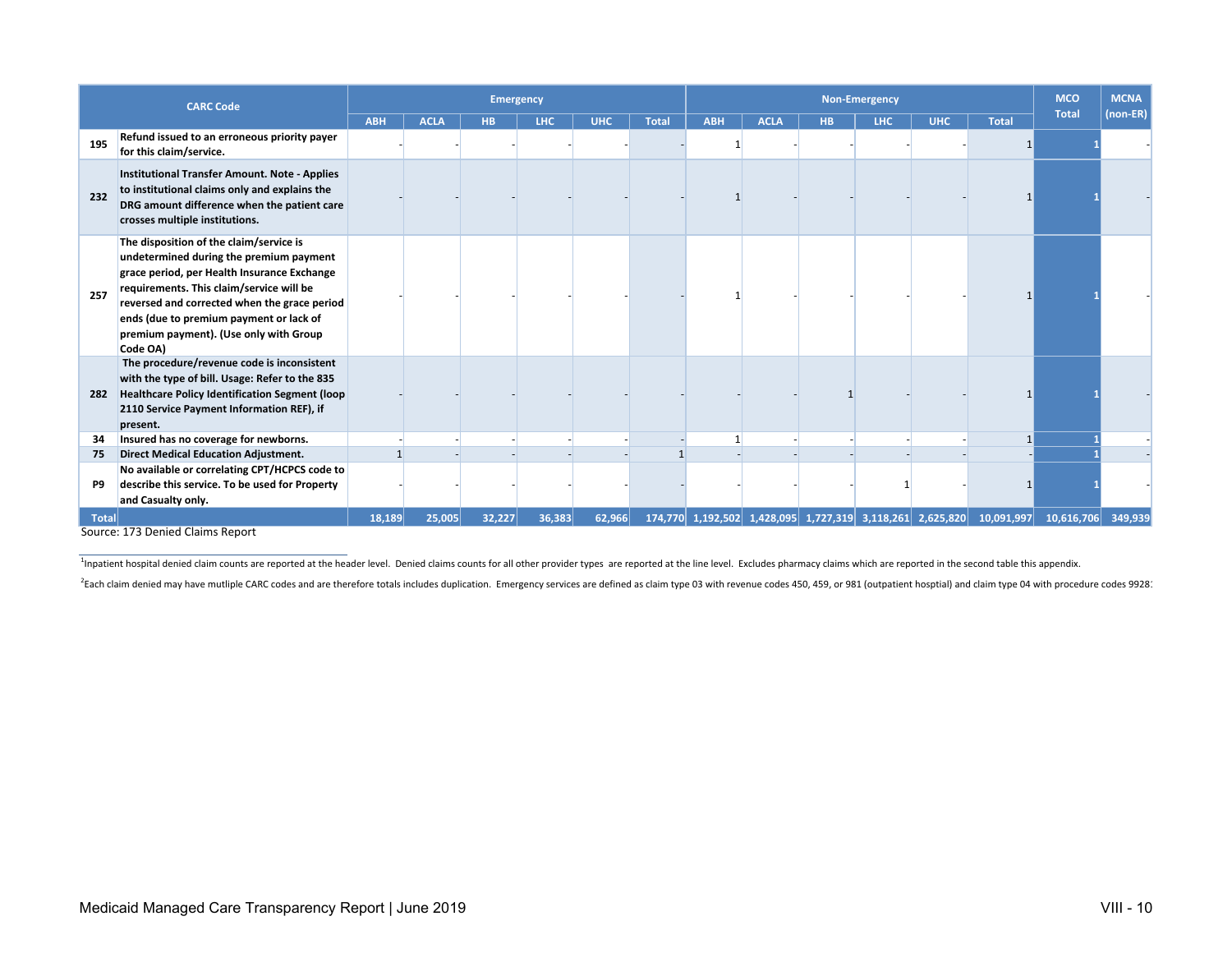## **APPENDIX VIII ‐ Total Number of Denied Pharmacy Claims, July 1, 2017 ‐ June 30, 2018 <sup>1</sup>**

**by NCPDP Reject Code, Emergency vs. Non‐Emergency<sup>2</sup>**

|           | <b>NCPDP Code</b>                                                                                   |                          |                          |     | <b>Emergency</b>         |                          |                          |                          |                          | <b>Non-Emergency</b>     |                          |                          |              | <b>Total</b> |
|-----------|-----------------------------------------------------------------------------------------------------|--------------------------|--------------------------|-----|--------------------------|--------------------------|--------------------------|--------------------------|--------------------------|--------------------------|--------------------------|--------------------------|--------------|--------------|
|           |                                                                                                     | <b>ABH</b>               | <b>ACLA</b>              | HB. | LHC                      | <b>UHC</b>               | <b>Total</b>             | <b>ABH</b>               | <b>ACLA</b>              | <b>HB</b>                | <b>LHC</b>               | <b>UHC</b>               | <b>Total</b> |              |
| 76        | <b>Plan Limitations Exceeded</b>                                                                    |                          | $\overline{4}$           |     | 287                      | 9,313                    | 9,604                    | 134,624                  | 206,691                  | 127,965                  | 623,776                  | 374,541                  | 1,467,597    | 1,477,201    |
| 79        | <b>Refill Too Soon</b>                                                                              |                          | $\mathbf{1}$             |     | 39                       | 426                      | 466                      | 199,431                  | 245,067                  | 285,925                  | 369,558                  | 195,405                  | 1,295,386    | 1,295,852    |
| 70        | <b>Product/Service Not Covered</b>                                                                  |                          | 8                        |     | 70                       | 10,407                   | 10,485                   | 126,246                  | 224,622                  | 48,970                   | 412,932                  | 424,926                  | 1,237,696    | 1,248,181    |
| 88        | <b>DUR Reject Error</b>                                                                             |                          | 5                        |     | 14                       | 7,072                    | 7,091                    | 12,965                   | 78,676                   | 194,656                  | 153,830                  | 541,724                  | 981,851      | 988,942      |
| 41        | Submit Bill To Other Processor Or Primary Payer                                                     | $\overline{\phantom{a}}$ | $\overline{2}$           |     | 38                       | 3,141                    | 3,181                    | 9,926                    | 27,616                   | 21,877                   | 471,194                  | 116,016                  | 646,629      | 649,810      |
| 75        | <b>Prior Authorization Required</b>                                                                 | $\sim$                   | $\mathbf{1}$             |     | 60                       | 1,246                    | 1,307                    | 48,340                   | 4,726                    | 187,433                  | 183,282                  | 142,282                  | 566,063      | 567,370      |
| 19        | M/I Days Supply                                                                                     |                          | ÷,                       |     | 122                      | 14                       | 136                      | 68,901                   | $\overline{a}$           | 124                      | 161,471                  | 131,587                  | 362,083      | 362.219      |
| 69        | <b>Filled After Coverage Terminated</b>                                                             |                          | $\overline{\phantom{a}}$ |     | $\overline{2}$           | 2,273                    | 2,275                    | 55,870                   | $\sim$                   | 52,420                   | 103,392                  | 91,292                   | 302,974      | 305,249      |
| 39        | M/I Diagnosis Code                                                                                  |                          | $\overline{3}$           |     | 22                       |                          | 25                       | 4,559                    | 168,668                  | $\overline{7}$           | 61,073                   | 50                       | 234,357      | 234,382      |
| <b>MR</b> | <b>Product Not On Formulary</b>                                                                     | $\sim$                   | $\overline{a}$           |     | $\overline{\phantom{a}}$ | $\overline{\phantom{a}}$ | $\overline{\phantom{a}}$ | $\overline{\phantom{a}}$ |                          | 194,667                  | $\sim$                   | $\overline{\phantom{a}}$ | 194,667      | 194,667      |
| 65        | <b>Patient Is Not Covered</b>                                                                       |                          |                          |     | $\overline{\phantom{a}}$ | 2,430                    | 2,430                    | $\overline{\phantom{a}}$ | 81,685                   | 2,844                    | $\overline{7}$           | 90,677                   | 175,213      | 177,643      |
| 80        | <b>Drug-Diagnosis Mismatch</b>                                                                      |                          | $\overline{a}$           |     | $\overline{\phantom{a}}$ | 207                      | 207                      | 543                      | $\sim$                   | 176                      | $\sim$                   | 115,950                  | 116,669      | 116,876      |
| <b>7X</b> | Days Supply Exceeds Plan Limitation                                                                 |                          |                          |     | $\sim$                   | $\overline{\phantom{a}}$ | $\sim$                   | 23                       | $\overline{\phantom{a}}$ | 93,015                   | 42                       |                          | 93,080       | 93,080       |
| 85        | <b>Claim Not Processed</b>                                                                          | $\sim$                   | $\overline{\phantom{a}}$ |     | 13                       | 27                       | 40                       | $\overline{7}$           | $\sim$                   | 11,433                   | 47,305                   | 684                      | 59,429       | 59,469       |
| 50        | <b>Non-Matched Pharmacy Number</b>                                                                  | $\overline{\phantom{a}}$ | $\overline{\phantom{a}}$ |     | $\mathbf{1}$             | 887                      | 888                      | 258                      | 9,448                    | 893                      | 4,195                    | 36,362                   | 51,156       | 52,044       |
| 68        | <b>Filled After Coverage Expired</b>                                                                | $\overline{\phantom{a}}$ | $\overline{a}$           |     | $\mathbf{1}$             | $\sim$                   | $\mathbf{1}$             | $\mathcal{L}$            | $\overline{\phantom{a}}$ | $\overline{\phantom{a}}$ | 48,308                   | $\sim$                   | 48,308       | 48,309       |
| 44        | Plan's Prescriber data base indicates the associated DEA to<br>submitted Prescriber ID Is not found |                          |                          |     | 14                       | 2,491                    | 2,505                    | 6,541                    | 1,639                    | $\overline{a}$           | 12,805                   | 22,216                   | 43,201       | 45,706       |
| 77        | <b>Discontinued Product/Service ID Number</b>                                                       |                          |                          |     | $\overline{3}$           | 413                      | 416                      | 5,045                    | 4,752                    | 11,563                   | 9,237                    | 14,265                   | 44,862       | 45,278       |
| AC        | <b>Product Not Covered Non-Participating Manufacturer</b>                                           | $\overline{\phantom{a}}$ | ÷,                       |     | $\sim$                   | $\overline{\phantom{a}}$ | $\overline{\phantom{a}}$ | ÷,                       | $\overline{a}$           | 44,885                   | $\overline{\phantom{a}}$ | $\sim$                   | 44,885       | 44,885       |
| 83        | <b>Duplicate Paid/Captured Claim</b>                                                                | $\sim$                   | L,                       |     | 3                        | 152                      | 155                      | 2,193                    | 2,333                    | 7,338                    | 12,209                   | 12,139                   | 36,212       | 36,367       |
| 06        | M/I Group Number                                                                                    |                          |                          |     | $\mathbf{1}$             | $\overline{\phantom{a}}$ | $\mathbf{1}$             | $\overline{a}$           | $\overline{a}$           | 6                        | 33,968                   | 62                       | 34,036       | 34,037       |
| 7W        | <b>Refills Exceed allowable Refills</b>                                                             |                          |                          |     | 31                       | $\sim$                   | 31                       | $\sim$                   | $\sim$                   | 1,757                    | 31,315                   | $\overline{\phantom{a}}$ | 33,072       | 33,103       |
| E7        | M/I Quantity Dispensed                                                                              |                          |                          |     | 4                        | 93                       | 97                       | 463                      | 1,283                    | 63                       | 3,656                    | 26,141                   | 31,606       | 31,703       |
| 54        | Non-Matched Product/Service ID Number                                                               | $\overline{a}$           | $\overline{a}$           |     | $\sim$                   | $\overline{a}$           | $\overline{\phantom{a}}$ | $\overline{\phantom{a}}$ | 13,834                   | 13,525                   | 2,215                    | $\sim$                   | 29,574       | 29,574       |
| 40        | Pharmacy Not Contracted With Plan On Date Of Service                                                |                          |                          |     | 3                        | $\overline{a}$           | $\overline{3}$           | 1,480                    | $\overline{a}$           | 11,894                   | 10,670                   | $\overline{\phantom{a}}$ | 24,044       | 24,047       |
| 13        | M/I Other Coverage Cod                                                                              |                          |                          |     | $\mathbf{1}$             | 9                        | 10                       | 22,072                   | $\sim$                   | 196                      | 668                      | 269                      | 23,205       | 23,215       |
| 09        | M/I Birth Date                                                                                      |                          |                          |     |                          | 114                      | 114                      | 3,578                    | 5,880                    | 3                        | 9,126                    | 3,224                    | 21,811       | 21,925       |
| 21        | M/I Product/Service ID                                                                              |                          | $\overline{\phantom{a}}$ |     | $\sim$                   | 108                      | 108                      | 3,332                    | 33                       | 359                      | 3,545                    | 7,603                    | 14,872       | 14,980       |
| 96        | <b>HBL:System Downtime</b>                                                                          | $\overline{\phantom{a}}$ |                          |     | $\sim$                   | $\sim$                   | $\overline{\phantom{a}}$ | $\overline{a}$           | $\overline{a}$           | 13,505                   | $\sim$                   | $\overline{\phantom{a}}$ | 13,505       | 13,505       |
| 78        | <b>Cost Exceeds Maximum</b>                                                                         |                          | $\mathbf{1}$             |     | $\mathbf{1}$             | 15                       | 17                       | $\sim$                   | 9,184                    | 653                      | 461                      | 2,848                    | 13,146       | 13,163       |
| 22        | M/I Dispense As Written (DAW)/Product Selection Code                                                |                          |                          |     | $\sim$                   | $\mathbf{1}$             | $\mathbf 1$              | $\overline{\phantom{a}}$ | 12,733                   | 81                       | 32                       | 14                       | 12,860       | 12,861       |
| <b>DV</b> | M/I Other Payer Amount Paid                                                                         |                          | L,                       |     | $\overline{2}$           | L,                       | $\overline{2}$           | 1.637                    | $\sim$                   | 5.486                    | 4,882                    | $\sim$                   | 12,005       | 12,007       |
| M2        | <b>Recipient Locked In</b>                                                                          | $\overline{a}$           | L,                       |     | $\sim$                   | 158                      | 158                      | $\overline{\phantom{a}}$ | $\sim$                   | 8,205                    | 740                      | 2,437                    | 11,382       | 11,540       |
|           | Plan's Prescriber data base indicates associated DEA to                                             |                          |                          |     |                          |                          |                          |                          |                          |                          |                          |                          |              |              |
| 46        | submitted Prescriber ID does not allow this drug DEA<br><b>Schedule</b>                             |                          |                          |     |                          | 328                      | 328                      | 112                      | 3,360                    |                          | 312                      | 6,049                    | 9,833        | 10,161       |
| 33        | M/I Prescription Origin Code                                                                        | $\overline{\phantom{a}}$ | $\overline{\phantom{a}}$ |     | $\overline{\phantom{a}}$ | 126                      | 126                      | 1,747                    | $\overline{\phantom{a}}$ | 191                      | 4,394                    | 3,428                    | 9,760        | 9,886        |
| JE        | M/I Percentage Sales Tax Basis Submitted                                                            |                          |                          |     |                          | 5                        | 5                        |                          | $\mathcal{L}$            | 8,342                    |                          | 152                      | 8,494        | 8,499        |
| 9E        | <b>Quantity Does Not Match Dispensing Unit</b>                                                      |                          |                          |     | $\overline{\phantom{a}}$ | $\overline{\phantom{a}}$ | $\overline{\phantom{a}}$ | $\overline{a}$           | $\sim$                   | 8,399                    | $\overline{a}$           | $\overline{\phantom{a}}$ | 8,399        | 8,399        |
| 6C        | M/I Other Payer ID Qualifier                                                                        |                          | $\overline{\phantom{a}}$ |     | $\overline{\phantom{a}}$ | 13                       | 13                       | $\overline{\phantom{a}}$ | $\sim$                   | 7,931                    | $\overline{2}$           | 384                      | 8,317        | 8,330        |
| 7C        | M/I Other Payer ID                                                                                  | $\overline{\phantom{a}}$ | $\overline{\phantom{a}}$ |     | $\overline{a}$           | 8                        | 8                        | $\mathbf{1}$             | $\sim$                   | 7,982                    | $\overline{\phantom{a}}$ | 300                      | 8,283        | 8,291        |
| EV        | M/I Prior Authorization Number Submitted                                                            |                          |                          |     |                          | 23                       | 23                       |                          |                          | 6.772                    |                          | 1.440                    | 8,212        | 8.235        |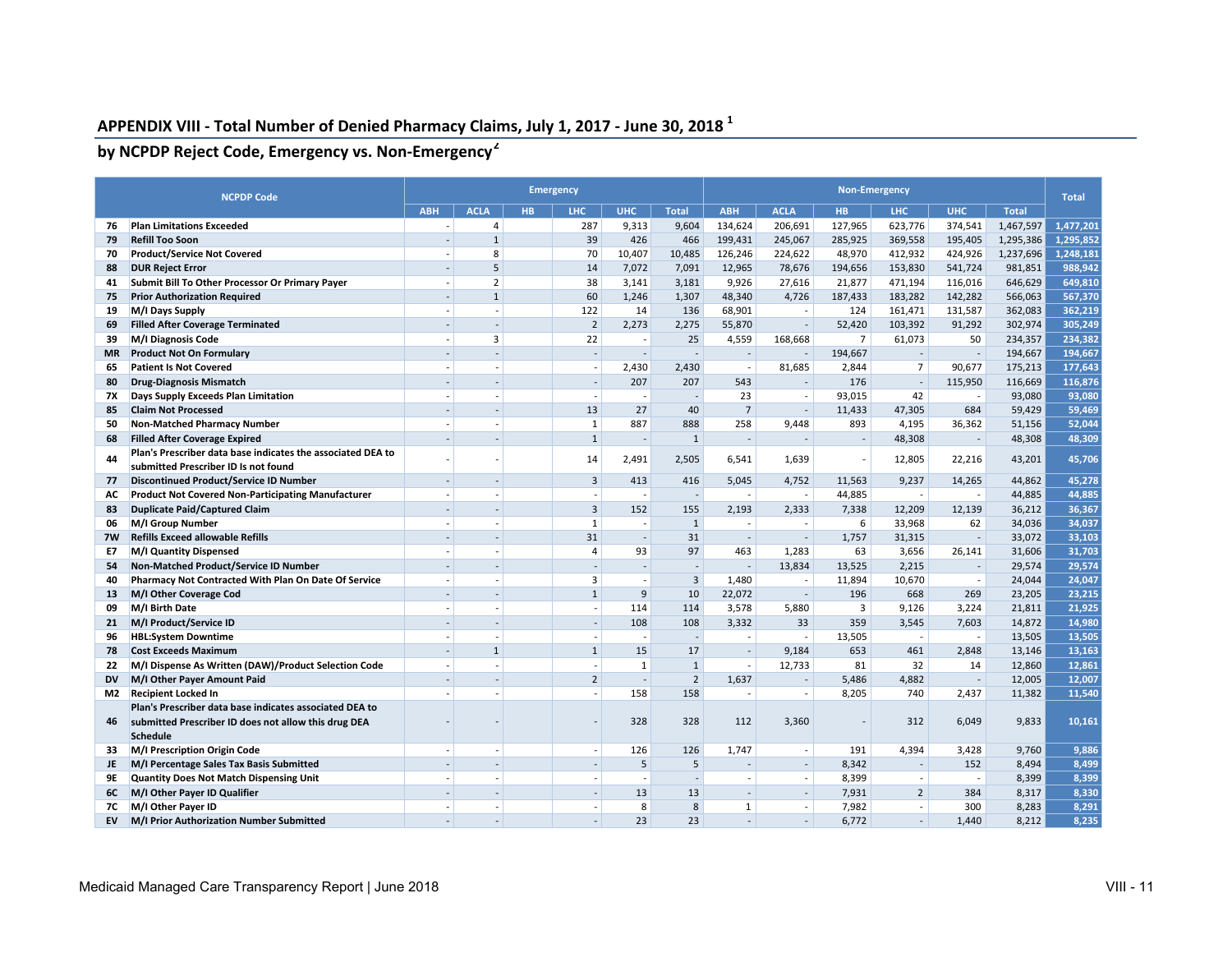|                | <b>NCPDP Code</b>                                                                                                                               |                          |                          |           | <b>Emergency</b>         |                          |                          |                          |                          |                          | <b>Non-Emergency</b>     |                          |              | <b>Total</b> |
|----------------|-------------------------------------------------------------------------------------------------------------------------------------------------|--------------------------|--------------------------|-----------|--------------------------|--------------------------|--------------------------|--------------------------|--------------------------|--------------------------|--------------------------|--------------------------|--------------|--------------|
|                |                                                                                                                                                 | <b>ABH</b>               | <b>ACLA</b>              | <b>HB</b> | <b>LHC</b>               | <b>UHC</b>               | <b>Total</b>             | <b>ABH</b>               | <b>ACLA</b>              | <b>HB</b>                | <b>LHC</b>               | <b>UHC</b>               | <b>Total</b> |              |
| CВ             | M/I Patient Last Name                                                                                                                           |                          |                          |           |                          | 304                      | 304                      |                          |                          | 3                        | $\overline{\phantom{a}}$ | 6,607                    | 6,610        | 6,914        |
| 7M             | Discrepancy Between Other Coverage Code And Other<br><b>Coverage Information On File</b>                                                        |                          |                          |           |                          |                          |                          | 2,070                    |                          |                          | 4,813                    |                          | 6,883        | 6,883        |
| HE             | M/I Percentage Sales Tax Rate Submitted                                                                                                         | $\overline{\phantom{a}}$ | ÷,                       |           | $\overline{\phantom{a}}$ | $\overline{2}$           | $\overline{2}$           | $\overline{\phantom{a}}$ | $\sim$                   | 6,727                    | $\overline{\phantom{a}}$ | 141                      | 6,868        | 6,870        |
| AG             | Days Supply Limitation For Product/Service                                                                                                      |                          | $\overline{a}$           |           |                          | $\overline{\phantom{a}}$ | $\overline{\phantom{a}}$ | 702                      | $\sim$                   | $\overline{2}$           | 5,689                    | $\sim$                   | 6,393        | 6,393        |
| 25             | M/I Prescriber ID                                                                                                                               |                          | J.                       |           | $\overline{2}$           | 19                       | 21                       | 1,009                    | 1,357                    | 926                      | 2,275                    | 588                      | 6,155        | 6,176        |
| 56             | <b>Non-Matched Prescriber ID</b>                                                                                                                |                          | $\overline{\phantom{a}}$ |           | $\mathbf{1}$             | 168                      | 169                      | 831                      | 5                        | $\mathbb{L}$             | 1,739                    | 3,130                    | 5,705        | 5,874        |
| 446            | ACLA: BOTH OTH PAYR PD AND OTH PAYR PAT RESP                                                                                                    |                          |                          |           |                          | ÷.                       | $\overline{\phantom{a}}$ | ÷                        | 5,540                    | $\overline{a}$           |                          |                          | 5,540        | 5,540        |
| R <sub>2</sub> | HBL: Other Payer Reject Count Does Not Match Number Of<br><b>Repetitions</b>                                                                    |                          |                          |           |                          | 80                       | 80                       | $\sim$                   |                          | 8                        | 18                       | 5,368                    | 5,394        | 5,474        |
| E5             | M/I Professional Service Code                                                                                                                   |                          |                          |           |                          | 5                        | 5                        | 23                       | $\sim$                   | 4,811                    | 99                       | 313                      | 5,246        | 5,251        |
| E6             | M/I Result Of Service Code                                                                                                                      | $\overline{a}$           | $\overline{a}$           |           | $\overline{a}$           | $\overline{3}$           | 3                        | $\sim$                   | $\sim$                   | 5,078                    | $\sim$                   | 65                       | 5,143        | 5,146        |
| PE             | HBL: M/I COB/Other Payments Segment                                                                                                             |                          | ÷,                       |           |                          | ÷,                       | $\sim$                   | $\overline{\phantom{a}}$ | $\overline{\phantom{a}}$ | 5,105                    | $\overline{\phantom{a}}$ | $\overline{a}$           | 5,105        | 5,105        |
| NQ.            | M/I Other Payer- Patient Responsibility Amount                                                                                                  |                          | $\overline{a}$           |           | $\overline{a}$           | $\overline{\phantom{a}}$ | $\sim$                   | 783                      | $\sim$                   | 14                       | 3,586                    | $\overline{a}$           | 4,383        | 4,383        |
| 04             | M/I Processor Control Number                                                                                                                    |                          | $\overline{\phantom{a}}$ |           | $\mathbf{1}$             | ÷.                       | $\mathbf{1}$             | 39                       | $\sim$                   | 2,397                    | 1,945                    | $\overline{\phantom{a}}$ | 4,381        | 4,382        |
| <b>DQ</b>      | M/I Usual And Customary Charge                                                                                                                  |                          |                          |           |                          | 20                       | 20                       | 223                      | 426                      | 1,135                    | 1,327                    | 1,082                    | 4,193        | 4,213        |
| AJ             | <b>Generic Drug Required</b>                                                                                                                    |                          |                          |           |                          |                          |                          |                          |                          |                          | 3,937                    |                          | 3,937        | 3,937        |
| 8W             | Discrepancy Between Other Coverage Code and Other<br>Payer Amount Paid                                                                          |                          |                          |           |                          |                          |                          | 644                      |                          | 1,814                    | 1,398                    |                          | 3,856        | 3,856        |
| 71             | Patient Relationship Code Value Not Supported                                                                                                   |                          | J.                       |           |                          |                          | $\sim$                   | $\sim$                   | $\sim$                   | 3,807                    | $\overline{a}$           | $\overline{\phantom{a}}$ | 3,807        | 3,807        |
| 10             | M/I Patient Gender Code                                                                                                                         | $\overline{\phantom{a}}$ | $\overline{\phantom{a}}$ |           | $\sim$                   | 185                      | 185                      | 47                       | $\sim$                   | 19                       | $\sim$                   | 3,472                    | 3,538        | 3,723        |
| 52             | <b>Non-Matched Cardholder ID</b>                                                                                                                | i.                       | ÷.                       |           | ÷.                       | ÷.                       | $\sim$                   | ÷                        | $\sim$                   | 1,153                    | 2,355                    | 18                       | 3,526        | 3,526        |
| 67             | <b>Filled Before Coverage Effective</b>                                                                                                         |                          |                          |           |                          | 10                       | 10                       | 204                      | $\sim$                   | 292                      | 2,492                    | 443                      | 3,431        | 3,441        |
| NR             | M/I Other Payer- Patient Responsibility Amount Count                                                                                            | $\sim$                   | ÷,                       |           |                          | ÷.                       | $\overline{\phantom{a}}$ | $\overline{\phantom{a}}$ | $\overline{\phantom{a}}$ | 3,061                    | $\overline{2}$           | 15                       | 3,078        | 3,078        |
| 816            | HBL: Pharmacy Benefit Exclusion, May Be Covered Under<br><b>Patient's Medical Benefit</b>                                                       |                          |                          |           |                          |                          |                          | $\overline{\phantom{a}}$ |                          | 2,827                    |                          |                          | 2,827        | 2,827        |
| GE             | M/I Percentage Sales Tax Amount Submitted                                                                                                       |                          |                          |           |                          | 22                       | 22                       |                          | $\overline{\phantom{a}}$ | 1,988                    |                          | 774                      | 2,762        | 2,784        |
| <b>5E</b>      | M/I Other Payer Reject Count                                                                                                                    |                          |                          |           |                          |                          | $\overline{\phantom{a}}$ |                          | $\mathcal{L}$            | 2,604                    | $\overline{2}$           | $\sim$                   | 2,606        | 2,606        |
| 818            | HBL: Medication Administration Not Covered, Plan Benefit<br><b>Exclusion</b> ; HBL:                                                             |                          |                          |           |                          |                          |                          | 2,529                    |                          | 19                       |                          |                          | 2,548        | 2,548        |
| 443            | HBL: Other Payer-Patient Responsibility Amount Grouping<br>Incorrect                                                                            |                          |                          |           |                          |                          |                          |                          |                          | 2,296                    |                          |                          | 2,296        | 2,296        |
| R9             | HBL:Value In Gross Amount Due Does Not Follow Pricing<br>Formulae; Procedure Modifier Code Count Does Not Match<br><b>Number Of Repetitions</b> |                          |                          |           |                          |                          |                          |                          |                          | 2,286                    |                          |                          | 2,286        | 2,286        |
| 60             | Product/Service Not Covered For Patient Age                                                                                                     |                          |                          |           | $\mathbf{1}$             |                          | $\mathbf{1}$             |                          | 41                       | $\overline{2}$           | 2,194                    |                          | 2,237        | 2,238        |
|                | HBL: Plan's Prescriber data base not able to verify active                                                                                      |                          |                          |           |                          |                          |                          |                          |                          |                          |                          |                          |              |              |
| 777            | state license with prescriptive authority for Prescriber ID<br><b>Submitted</b>                                                                 |                          |                          |           |                          |                          |                          |                          |                          | 1,981                    |                          |                          | 1,981        | 1,981        |
| 81             | <b>Claim Too Old</b>                                                                                                                            |                          |                          |           |                          | $\overline{7}$           | $\overline{7}$           | 49                       | 74                       | 493                      | 865                      | 474                      | 1,955        | 1,962        |
| 8Κ             | <b>DAW Code Value Not Supported</b>                                                                                                             |                          | $\overline{\phantom{a}}$ |           |                          | J.                       | $\overline{\phantom{a}}$ | $\overline{\phantom{a}}$ | $\overline{a}$           | 1,944                    | $\overline{a}$           | $\overline{\phantom{a}}$ | 1,944        | 1,944        |
| 51             | <b>Non-Matched Group ID</b>                                                                                                                     |                          |                          |           |                          | $\sim$                   | $\overline{\phantom{a}}$ | $\sim$                   | $\sim$                   | 17                       | 1,871                    | $\overline{\phantom{a}}$ | 1,888        | 1,888        |
| 11             | M/I Patient Relationship Code                                                                                                                   |                          |                          |           |                          | $\overline{a}$           | $\overline{\phantom{a}}$ | $\overline{\phantom{a}}$ | $\overline{\phantom{a}}$ | 1,319                    | 470                      | $\overline{\phantom{a}}$ | 1,789        | 1,789        |
| <b>7V</b>      | <b>Duplicate Refills,</b>                                                                                                                       |                          |                          |           |                          |                          | $\overline{\phantom{a}}$ | $\overline{\phantom{a}}$ | $\mathbb{Z}^+$           | 1,708                    | $\sim$                   | $\overline{\phantom{a}}$ | 1,708        | 1,708        |
| HB.            | M/I Other Payer Amount Paid Count                                                                                                               |                          | J.                       |           |                          | $\overline{a}$           | $\overline{\phantom{a}}$ | $\overline{2}$           | $\sim$                   | 1,539                    | $\overline{a}$           | 37                       | 1,578        | 1,578        |
| 82             | <b>Claim Is Post-Dated</b>                                                                                                                      |                          |                          |           |                          | 1                        | $\mathbf{1}$             | 364                      | 24                       |                          | 721                      | 418                      | 1,527        | 1,528        |
| 17             | M/I Fill Number                                                                                                                                 | $\overline{\phantom{a}}$ | $\overline{a}$           |           | $\mathbf 1$              | 109                      | 110                      | 279                      | $\sim$                   | $\overline{\phantom{a}}$ | $\overline{2}$           | 1,117                    | 1,398        | 1,508        |
| <b>EU</b>      | M/I Prior Authorization Type Code                                                                                                               |                          |                          |           |                          | 17                       | 17                       | $\overline{\phantom{a}}$ |                          | 831                      |                          | 649                      | 1.480        | 1.497        |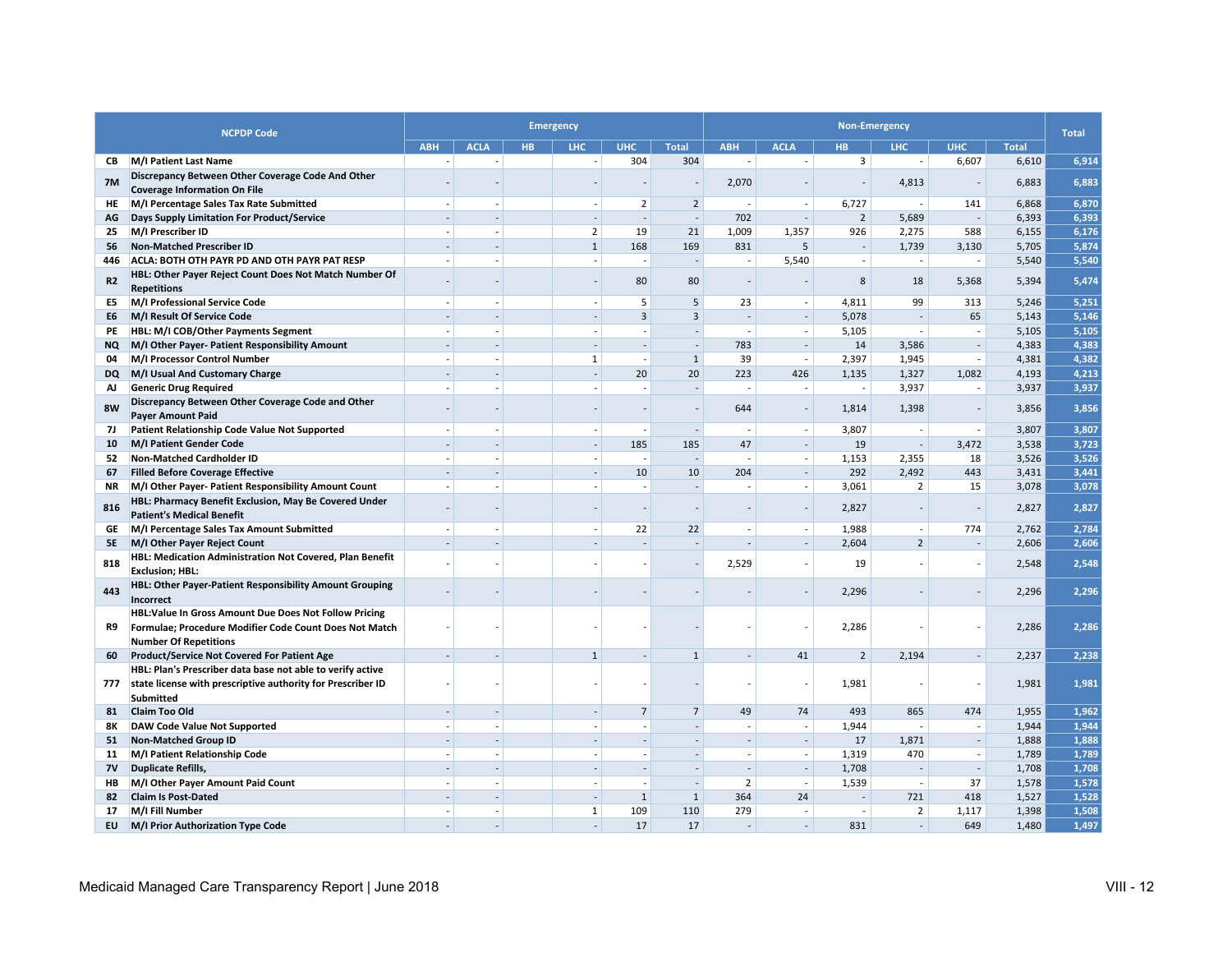|                | <b>NCPDP Code</b>                                                                                  | <b>Emergency</b>         |                          |           |                          |                          |                          | <b>Non-Emergency</b>     |                             |                          |                          |                          |              |              |
|----------------|----------------------------------------------------------------------------------------------------|--------------------------|--------------------------|-----------|--------------------------|--------------------------|--------------------------|--------------------------|-----------------------------|--------------------------|--------------------------|--------------------------|--------------|--------------|
|                |                                                                                                    | <b>ABH</b>               | <b>ACLA</b>              | <b>HB</b> | LHC                      | <b>UHC</b>               | <b>Total</b>             | <b>ABH</b>               | <b>ACLA</b>                 | HB.                      | LHC                      | <b>UHC</b>               | <b>Total</b> | <b>Total</b> |
| 8E             | M/I DUR/PPS Level Of Effort                                                                        |                          |                          |           |                          |                          | $\overline{\phantom{a}}$ | $\overline{\phantom{a}}$ | $\sim$                      | 1,250                    | $\overline{a}$           | 8                        | 1,258        | 1,258        |
| 43             | Plan's Prescriber data base indicates the associated DEA to<br>submitted Prescriber ID is inactive |                          |                          |           |                          |                          |                          | 353                      | 68                          |                          | 789                      |                          | 1,210        | 1,210        |
| A1             | ID Submitted is associated with a Sanctioned Prescriber                                            |                          |                          |           |                          | 9                        | 9                        | 15                       | 807                         | 232                      |                          | 92                       | 1,146        | 1,155        |
|                | HBL: COB Claim Not Required, Patient Liability Amount                                              |                          |                          |           |                          |                          |                          |                          |                             |                          |                          |                          |              |              |
| 609            | <b>Submitted Was Zero</b>                                                                          |                          |                          |           |                          |                          |                          |                          |                             | 1,154                    |                          |                          | 1,154        | 1,154        |
| 9V             | Prescriber ID Qualifier Submitted Not Covered                                                      |                          |                          |           |                          |                          | $\overline{\phantom{a}}$ | $\overline{\phantom{a}}$ | $\sim$                      | 1,134                    | $\overline{\phantom{a}}$ | $\overline{\phantom{a}}$ | 1,134        | 1,134        |
| EZ             | M/I Prescriber ID Qualifier                                                                        | $\overline{a}$           | $\overline{\phantom{a}}$ |           |                          | $\overline{7}$           | $\overline{7}$           | $\overline{4}$           | $\sim$                      | 542                      | 19                       | 384                      | 949          | 956          |
| 28             | M/I Date Prescription Written                                                                      | $\sim$                   | $\overline{\phantom{a}}$ |           | $\overline{\phantom{a}}$ | $\overline{7}$           | $\overline{7}$           | $\overline{2}$           | $\sim$                      | 422                      | 287                      | 234                      | 945          | 952          |
| BB             | Diagnosis Code Qualifier Submitted Not Covered                                                     |                          | $\overline{a}$           |           | $\overline{a}$           | L,                       | $\overline{\phantom{a}}$ | $\overline{\phantom{a}}$ | $\mathbf{r}$                | 897                      | $\sim$                   | $\overline{\phantom{a}}$ | 897          | 897          |
| 645            | HBL: Repackaged product is not covered by the contract.                                            |                          |                          |           |                          |                          | $\overline{\phantom{a}}$ | $\overline{\phantom{a}}$ | $\overline{a}$              | 858                      | $\overline{\phantom{a}}$ | $\overline{\phantom{a}}$ | 858          | 858          |
| <b>DU</b>      | M/I Gross Amount Due                                                                               |                          | $\overline{\phantom{a}}$ |           |                          | $\overline{\phantom{a}}$ | $\overline{\phantom{a}}$ | $\sim$                   | 755                         | 89                       | $\overline{a}$           | $\sim$                   | 844          | 844          |
| 42             | Plan's Prescriber data base indicates the Prescriber ID<br>Submitted is inactive or expired        |                          |                          |           |                          |                          |                          | 53                       | 5                           | 608                      | 173                      |                          | 839          | 839          |
| 3Y             | <b>Prior Authorization Denied</b>                                                                  |                          |                          |           | $\mathbf{1}$             | $\sim$                   | $\mathbf{1}$             |                          |                             | $\sim$                   | 799                      | $\overline{\phantom{a}}$ | 799          | 800          |
| HA             |                                                                                                    |                          |                          |           | $\overline{a}$           | 18                       | 18                       |                          | $\sim$                      | $\overline{\phantom{a}}$ |                          | 773                      | 773          | 791          |
|                | M/I Flat Sales Tax Amount Submitted                                                                |                          | $\overline{a}$           |           |                          | $\overline{\phantom{a}}$ | $\overline{a}$           | $\sim$                   | 5                           | 691                      | $\sim$                   | $\overline{\phantom{a}}$ | 696          | 696          |
| 15             | M/I Date of Service                                                                                | $\sim$                   |                          |           | $\sim$                   |                          |                          |                          |                             |                          |                          |                          |              |              |
| E1             | M/I Product/Service ID Qualifier                                                                   |                          | $\overline{\phantom{a}}$ |           |                          | $\overline{2}$           | $\overline{2}$           | $\overline{\phantom{a}}$ | $\sim$                      | 626                      | $\overline{a}$           | 41                       | 667          | 669          |
| 30             | HBL: Reversal request outside processor reversal window.                                           |                          |                          |           | $\overline{7}$           |                          | $\overline{7}$           | $\overline{\phantom{a}}$ |                             | 311                      | 321                      |                          | 632          | 639          |
| 8R             | <b>Submission Clarification Code Value Not Supported</b>                                           | $\sim$                   | $\overline{\phantom{a}}$ |           | $\sim$                   | ÷,                       | $\overline{\phantom{a}}$ | $\sim$                   | $\sim$                      | 584                      | $\sim$                   | $\overline{\phantom{a}}$ | 584          | 584          |
| E4             | M/I Reason For Service Code                                                                        |                          | $\overline{a}$           |           |                          | $\overline{2}$           | $\overline{2}$           | $\sim$                   | $\overline{\phantom{a}}$    | 482                      | $\sim$                   | 83                       | 565          | 567          |
| 35             | M/I Primary Care Provider ID                                                                       | $\sim$                   | ÷                        |           | $\overline{a}$           | 18                       | 18                       | $\overline{\phantom{a}}$ | $\sim$                      | 214                      | $\sim$                   | 322                      | 536          | 554          |
|                | <b>05 HBL: PRESCRIBER NOT ALLOWED</b>                                                              |                          |                          |           |                          | $\overline{\phantom{a}}$ | $\overline{\phantom{a}}$ | $\overline{\phantom{a}}$ | $\sim$                      | 554                      | $\sim$                   | $\sim$                   | 554          | 554          |
| 01             | M/I Bin Number                                                                                     |                          | L,                       |           | $\overline{a}$           | J.                       | $\sim$                   | $\overline{a}$           | $\sim$                      | 54                       | 353                      | $\overline{\phantom{a}}$ | 407          | 407          |
| <b>EW</b>      | HBL: M/I Intermediary Authorization Type ID                                                        |                          | $\overline{\phantom{a}}$ |           |                          | $\overline{\phantom{a}}$ | $\sim$                   | $\sim$                   | $\sim$                      | 384                      | L,                       | $\overline{\phantom{a}}$ | 384          | 384          |
| 29             | M/I Number Refills Authorized                                                                      |                          |                          |           | $\overline{a}$           |                          | $\overline{\phantom{a}}$ | $\overline{a}$           | $\sim$                      |                          | 364                      | $\overline{a}$           | 364          | 364          |
| 73             | <b>Refills Are Not Covered</b>                                                                     | $\sim$                   | $\overline{a}$           |           | $\overline{a}$           | $\overline{a}$           | $\sim$                   | $\sim$                   | 287                         | $\overline{3}$           | 64                       | $\overline{a}$           | 354          | 354          |
| 6T             | <b>Compound Segment Required For Adjudication</b>                                                  | $\overline{\phantom{a}}$ | $\overline{a}$           |           | $\overline{\phantom{a}}$ |                          | $\overline{\phantom{a}}$ | 79                       | $\overline{\phantom{a}}$    | 46                       | 225                      | $\overline{a}$           | 350          | 350          |
| 23             | M/I Ingredient Cost Submitted                                                                      | $\sim$                   | $\overline{\phantom{a}}$ |           |                          | $\overline{a}$           | $\sim$                   | 16                       | 35                          | 209                      | 86                       | $\overline{a}$           | 346          | 346          |
| 6Z             | Provider Not Eligible To Perform Service/Dispense Product                                          |                          |                          |           |                          |                          |                          |                          |                             | 338                      |                          |                          | 338          | 338          |
| E3             | M/I Incentive Amount Submitted                                                                     |                          |                          |           |                          |                          | $\overline{\phantom{a}}$ | 17                       | 103                         | 32                       | 84                       | 90                       | 326          | 326          |
| 619            | ACLA&LHC: Prescriber Type 1 NPI Required                                                           |                          |                          |           |                          | J.                       | $\overline{\phantom{a}}$ | $\overline{\phantom{a}}$ | 222                         | $\overline{a}$           | 103                      |                          | 325          | 325          |
| <b>DN</b>      | M/I Basis Of Cost Determination                                                                    |                          |                          |           |                          | 5                        | 5                        | $\overline{\phantom{a}}$ |                             | 198                      |                          | 113                      | 311          | 316          |
| 34             | M/I Submission Clarification Code                                                                  |                          |                          |           |                          | $\overline{2}$           | $\overline{2}$           | $\sim$                   | $\mathcal{L}_{\mathcal{A}}$ | 292                      | $\overline{2}$           | 11                       | 305          | 307          |
| <b>RE</b>      | M/I Compound Product ID Qualifier                                                                  |                          |                          |           |                          | $\overline{\phantom{a}}$ | $\overline{\phantom{a}}$ | 90                       |                             | $\sim$                   | 215                      | $\sim$                   | 305          | 305          |
| 05             | M/I Service Provider Number                                                                        |                          |                          |           |                          | $\overline{2}$           | $\overline{2}$           | $\overline{7}$           | $\sim$                      | 6                        | 18                       | 222                      | 253          | 255          |
|                | Professional Service Code of "MA" required for Vaccine                                             |                          |                          |           |                          |                          |                          |                          |                             |                          |                          |                          |              |              |
| R <sub>0</sub> | <b>Incentive Fee Submitted</b>                                                                     |                          |                          |           |                          |                          |                          | $\overline{\phantom{a}}$ | 97                          | 154                      |                          |                          | 251          | 251          |
| AВ             | Date Written Is After Date Filled                                                                  |                          | $\overline{\phantom{a}}$ |           | $\mathbf 1$              | ÷,                       | $\mathbf 1$              | $\overline{\phantom{a}}$ | $\sim$                      | 200                      | 46                       | $\overline{\phantom{a}}$ | 246          | 247          |
| E9             | M/I Provider ID                                                                                    |                          | $\overline{\phantom{a}}$ |           | $\overline{\phantom{a}}$ | $\sim$                   | $\overline{a}$           | $\sim$                   | $\sim$                      | 240                      | ÷.                       | 3                        | 243          | 243          |
| 71             | <b>Prescriber Is Not Covered</b>                                                                   |                          | $\overline{\phantom{a}}$ |           | $\sim$                   |                          | $\sim$                   | 15                       | $\sim$                      | 104                      | 75                       | 45                       | 239          | 239          |
| <b>2N</b>      | M/I Prescriber State/Province Address                                                              |                          |                          |           |                          | $\sim$                   | $\overline{\phantom{a}}$ | 66                       | $\sim$                      | 37                       | 134                      | $\overline{\phantom{a}}$ | 237          | 237          |
| 47             | HBL: PHARMACY SIGNATURE REQUIRED                                                                   |                          | ÷                        |           |                          |                          | $\overline{\phantom{a}}$ | $\overline{\phantom{a}}$ | $\sim$                      | 234                      | $\sim$                   | $\overline{\phantom{a}}$ | 234          | 234          |
| E2             | M/I Route of Administration                                                                        |                          |                          |           |                          |                          | $\overline{\phantom{a}}$ | $\overline{\phantom{a}}$ | $\mathcal{L}$               | 217                      | ÷.                       | $\overline{\phantom{a}}$ | 217          | 217          |
| нc             | M/I Other Payer Amount Paid Qualifier                                                              |                          |                          |           | $\sim$                   |                          | $\sim$                   | 19                       | $\sim$                      | 114                      | 50                       | 12                       | 195          | 195          |
| 92             | System Unavailable/Host Unavailable                                                                |                          |                          |           |                          | $\overline{\mathbf{3}}$  | $\overline{3}$           |                          |                             |                          |                          | 186                      | 186          | 189          |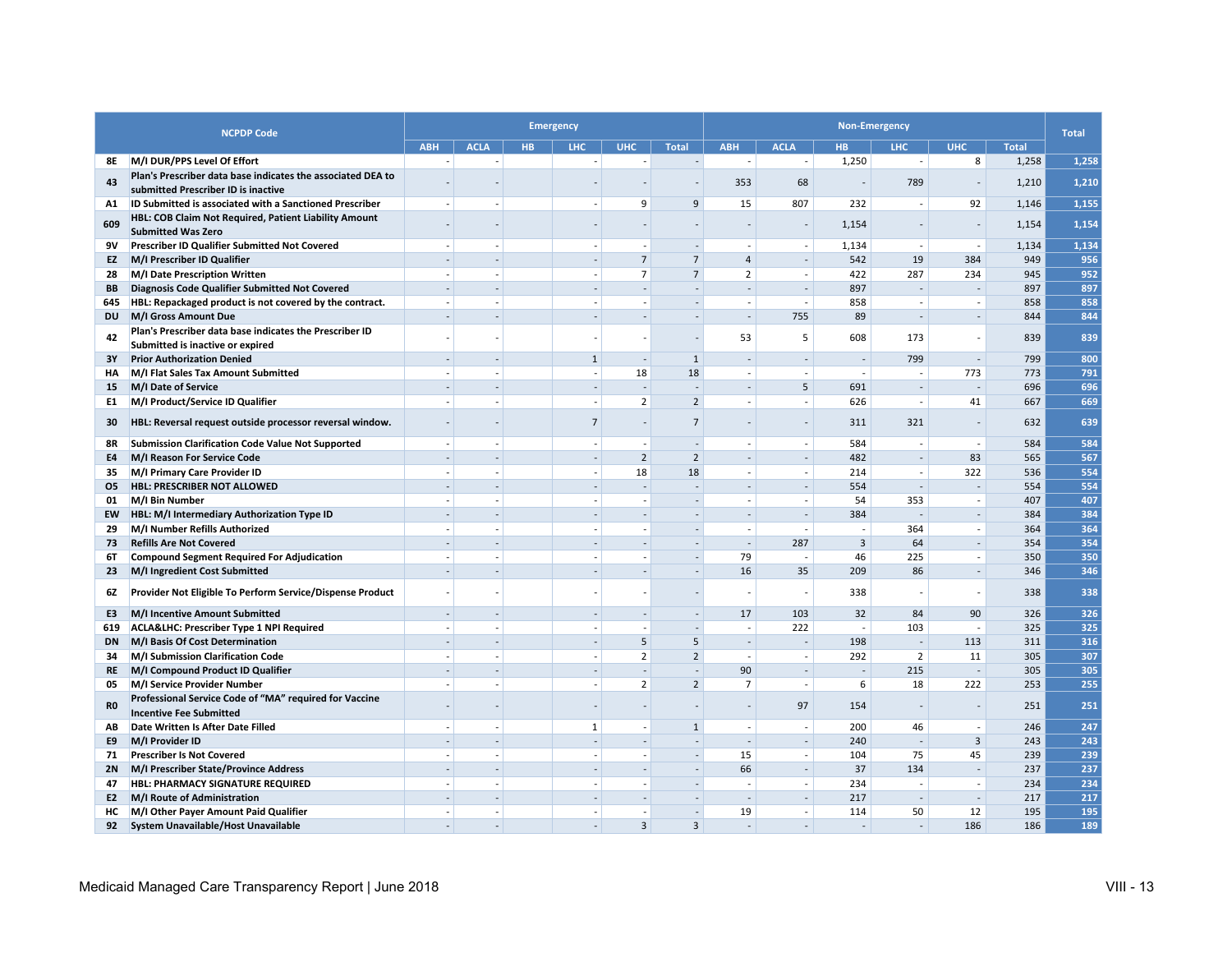|                | <b>NCPDP Code</b>                                                                                                   |                |                |     | <b>Emergency</b> |                |                | <b>Non-Emergency</b>     |             |                          |                |                          |              |      |
|----------------|---------------------------------------------------------------------------------------------------------------------|----------------|----------------|-----|------------------|----------------|----------------|--------------------------|-------------|--------------------------|----------------|--------------------------|--------------|------|
|                |                                                                                                                     | <b>ABH</b>     | <b>ACLA</b>    | HB. | <b>LHC</b>       | <b>UHC</b>     | <b>Total</b>   | <b>ABH</b>               | <b>ACLA</b> | HB.                      | LHC            | <b>UHC</b>               | <b>Total</b> |      |
| 8Α             | <b>Compound Requires At Least One Covered Ingredient</b>                                                            |                |                |     |                  |                |                |                          |             | $\overline{a}$           | 180            |                          | 180          | 180  |
| E8             | M/I Other Payer Date                                                                                                |                |                |     |                  |                |                |                          |             | 164                      | $\overline{1}$ |                          | 165          | 165  |
| 9G             | <b>Quantity Dispensed Exceeds Maximum Allowed</b>                                                                   |                |                |     |                  |                |                | $\overline{\phantom{a}}$ | $\sim$      | 164                      |                |                          | 164          | 164  |
| 5C             | M/I Other Payer Coverage Type                                                                                       |                |                |     |                  |                |                | $\overline{7}$           |             | 84                       | 14             | 56                       | 161          | 161  |
| C <sub>2</sub> | HBL: Claim is secondary and requires documentation for<br>processing                                                |                |                |     |                  |                |                |                          |             | 160                      |                |                          | 160          | 160  |
| 99             | <b>HBL:Host Processing Error</b>                                                                                    |                |                |     |                  |                |                | 33                       |             | 6                        | 119            |                          | 158          | 158  |
| 08             | M/I Person Code                                                                                                     |                |                |     |                  |                |                |                          | $\sim$      | 146                      | $\mathbf{1}$   |                          | 147          | 147  |
|                | <b>Coordination Of Benefits/Other Payments Segment</b>                                                              |                |                |     |                  |                |                |                          |             |                          |                |                          |              |      |
| 6G             | <b>Required For Adjudication</b>                                                                                    |                |                |     |                  |                |                |                          |             |                          | 129            |                          | 129          | 129  |
| 7Q             | Other Payer ID Qualifier Value Not Supported                                                                        |                |                |     |                  |                |                |                          |             | 125                      |                |                          | 125          | 125  |
| 8N             | Future Date Prescription Written Not Allowed,                                                                       |                |                |     |                  |                |                |                          |             | 121                      |                | $\overline{\phantom{a}}$ | 121          | 121  |
| EF             | M/I Compound Dosage Form Descriptin Code                                                                            | $\overline{a}$ |                |     | $\overline{a}$   | 5              | 5              | $\overline{\phantom{a}}$ | $\sim$      | 42                       | ÷              | 72                       | 114          | 119  |
| NX .           | M/I Submission Clarification Code Count                                                                             |                |                |     |                  | $\overline{2}$ | $\overline{2}$ |                          |             | $\overline{a}$           |                | 100                      | 100          | 102  |
| 4Y             | <b>Patient Residence Value Not Supported</b>                                                                        |                |                |     |                  |                |                |                          |             | 99                       |                |                          | 99           | 99   |
| 55             | <b>Non-Matched Product Package Size</b>                                                                             |                |                |     |                  |                |                |                          | 99          |                          |                |                          | 99           | 99   |
| 827            | HBL: Pharmacy Service Provider Is Temporarily Suspended<br>From Processing Claims By Payer/Processor                |                |                |     |                  |                |                |                          |             | 89                       |                |                          | 89           | 89   |
| 20             | M/I Compound Code                                                                                                   |                |                |     |                  |                |                |                          |             | 83                       |                | $\mathbf{1}$             | 84           | 84   |
| CY             | M/I Patient ID                                                                                                      |                |                |     |                  | $\mathbf{1}$   | $\mathbf 1$    |                          | ÷           | 42                       | ÷              | 41                       | 83           | 84   |
| <b>CA</b>      | M/I Patient First Name                                                                                              |                |                |     |                  | $\overline{2}$ | $\overline{2}$ |                          |             | 24                       | $\overline{2}$ | 47                       | 73           | 75   |
| 9M             | Minimum Of Two Ingredients Required                                                                                 |                |                |     |                  | $\mathbf{1}$   | $\mathbf{1}$   | $\overline{a}$           | $\sim$      |                          |                | 71                       | 71           | $72$ |
| <b>8Z</b>      | Product/Service ID Qualifier Value Not Supported                                                                    |                |                |     |                  |                |                |                          |             | 70                       |                |                          | 70           | 70   |
| DY             | M/I Date Of Injury                                                                                                  |                |                |     |                  |                |                |                          |             | 63                       |                |                          | 63           | 63   |
| PT             | HBL: M/I Workers Compensation Segment; Value In Gross<br>Amount Due Does Not Follow Pricing Formulae                |                |                |     |                  |                |                |                          |             | 63                       |                |                          | 63           | 63   |
| 2E             | M/I Primary Care Provider ID Qualifier                                                                              |                |                |     |                  |                |                |                          |             | 60                       | $\overline{2}$ |                          | 62           | 62   |
| R6             | Product/Service Not Appropriate For This Location                                                                   |                |                |     |                  |                |                |                          |             |                          | 53             |                          | 53           | 53   |
| EG             | M/I Compound Dispensing Unit Form Indicator                                                                         |                |                |     |                  |                |                |                          |             | 48                       | $\overline{a}$ |                          | 48           | 48   |
| <b>NP</b>      | M/I Other Payer- Patient Responsibility Amount Qualifier                                                            |                |                |     |                  |                |                | 5                        |             | 22                       | 20             |                          | 47           | 47   |
|                |                                                                                                                     |                |                |     |                  |                |                |                          |             |                          |                |                          |              |      |
| H8             | M/I Other Amount Claimed Submitted Qualifier                                                                        |                |                |     |                  |                |                |                          |             | 41                       |                | $\mathbf 1$              | 42           | 42   |
| <b>EK</b>      | M/I Scheduled Prescription ID Number                                                                                |                |                |     |                  |                |                |                          |             | 39                       |                |                          | 39           | 39   |
| EX             | HBL: M/I Intermediary Authorization ID; INVALID RX<br><b>NUMBER</b>                                                 |                |                |     |                  |                |                |                          |             | 36                       |                |                          | 36           | 36   |
| 1T             | PCN Must Contain Processor/Payer Assigned Value                                                                     |                |                |     |                  |                |                |                          |             | $\overline{\phantom{a}}$ | 34             |                          | 34           | 34   |
|                | WE M/I Diagnosis Code Qualifier                                                                                     |                |                |     |                  |                |                |                          |             | 28                       | ÷,             | 6                        | 34           | 34   |
| <b>CO</b>      | M/I Patient State/Province Address                                                                                  |                |                |     |                  |                |                |                          |             | 33                       |                |                          | 33           | 33   |
| XJ             | <b>HBL: INVALID ING COST</b>                                                                                        |                |                |     |                  |                |                |                          |             | 32                       |                |                          | 32           | 32   |
| <b>7B</b>      | Service Provider ID Qualifier Value Not Supported For<br>Processor/Payer                                            |                |                |     |                  |                |                |                          |             | 31                       |                |                          | 31           | 31   |
| 831            | HBL: Product Service ID Carve-Out, Bill Medicaid Fee For<br>Service, DUPLICATE CLAIM, Medication Administration Not |                |                |     |                  |                |                |                          |             | 30                       |                |                          | 30           | 30   |
|                | Covered, Plan Benefit Exclusion                                                                                     |                |                |     |                  |                |                |                          |             |                          |                |                          |              |      |
| <b>CX</b>      | M/I Patient ID Qualifier                                                                                            |                |                |     |                  |                |                |                          |             | 23                       | ÷.             | 6                        | 29           | 29   |
| 442            | HBL: Other Payer Amount Paid Grouping Incorrect                                                                     |                | $\overline{a}$ |     | $\overline{a}$   |                | $\overline{a}$ | $\overline{\phantom{a}}$ | $\sim$      | 28                       | $\sim$         | $\overline{\phantom{a}}$ | 28           | 28   |
| 72             | <b>Primary Prescriber Is Not Covered</b>                                                                            |                |                |     |                  |                | $\overline{a}$ |                          |             | $\overline{a}$           | 28             | $\overline{a}$           | 28           | 28   |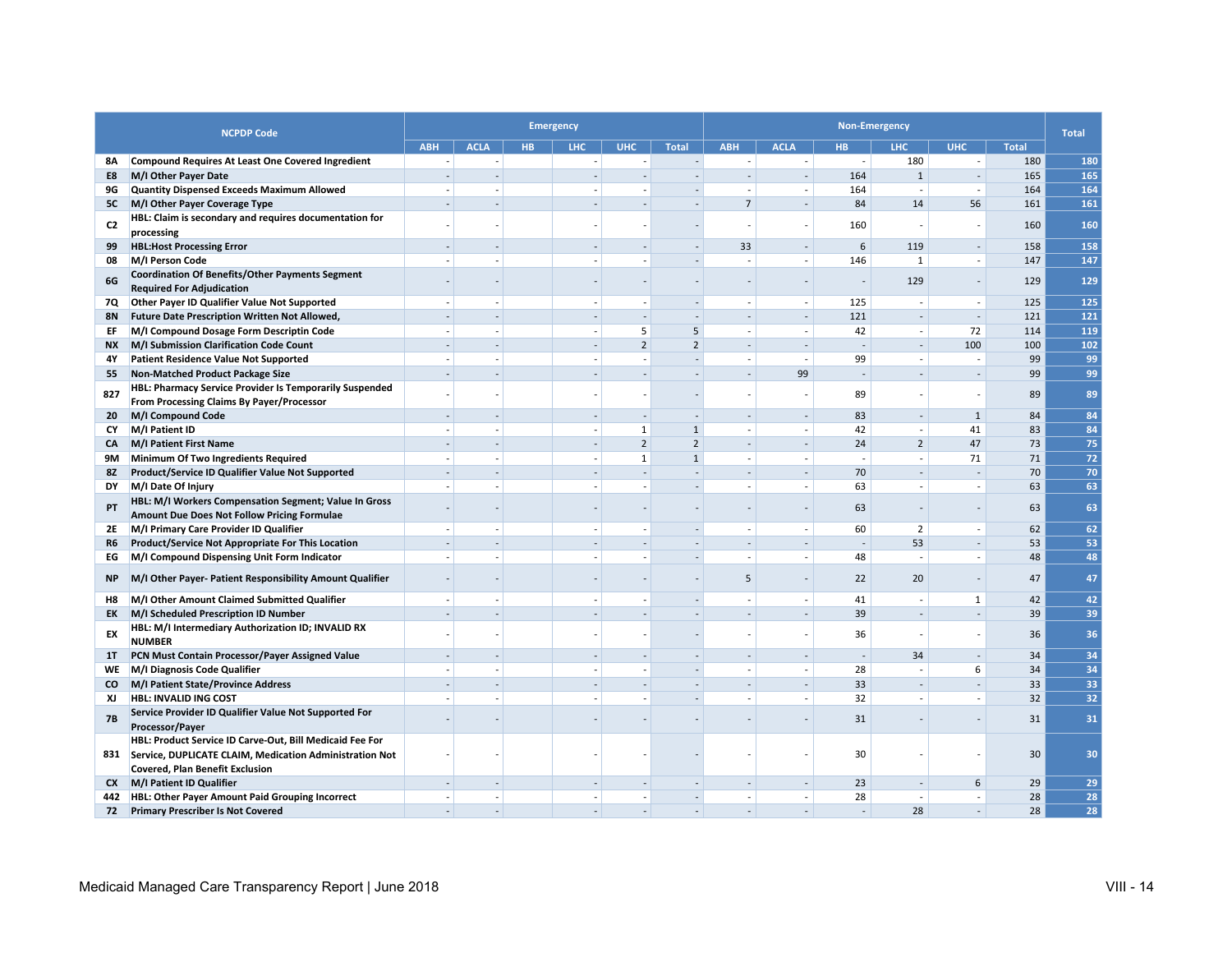|                 | <b>NCPDP Code</b>                                                                                        |                          |             |     | <b>Emergency</b> |            |                          | <b>Non-Emergency</b>     |                          |                         |                          |                          |                |                 |
|-----------------|----------------------------------------------------------------------------------------------------------|--------------------------|-------------|-----|------------------|------------|--------------------------|--------------------------|--------------------------|-------------------------|--------------------------|--------------------------|----------------|-----------------|
|                 |                                                                                                          | <b>ABH</b>               | <b>ACLA</b> | HB. | <b>LHC</b>       | <b>UHC</b> | <b>Total</b>             | <b>ABH</b>               | <b>ACLA</b>              | <b>HB</b>               | LHC                      | <b>UHC</b>               | <b>Total</b>   | <b>Total</b>    |
| 478             | HBL: Other Payer ID Qualifier Does Not Precede Other<br>Payer ID                                         |                          |             |     |                  |            |                          |                          |                          | 26                      |                          |                          | 26             | 26              |
| 9T              | Prior Authorization Type Code Submitted Not Covered                                                      |                          |             |     |                  |            | $\overline{a}$           | $\overline{\phantom{a}}$ | $\overline{\phantom{a}}$ | 23                      | $\sim$                   | $\overline{a}$           | 23             | 23              |
| FC              | <b>HBL: NON-FORMULARY</b>                                                                                |                          |             |     |                  |            | $\overline{a}$           | $\overline{\phantom{a}}$ | $\sim$                   | 22                      | $\sim$                   |                          | 22             | 22              |
| <b>7P</b>       | <b>Coordination Of Benefits/Other Payments Count Exceeds</b><br><b>Number of Supported Payers</b>        |                          |             |     |                  |            |                          |                          |                          | $\overline{3}$          | 18                       |                          | 21             | 21              |
| G1              | M/I Compound Type                                                                                        |                          |             |     |                  |            |                          |                          |                          | 21                      |                          | $\overline{\phantom{a}}$ | 21             | 21              |
| <b>P4</b>       | Coordination Of Benefits/Other Payments Count Does Not<br><b>Match Number Of Repetitions</b>             |                          |             |     |                  |            |                          |                          |                          | $\overline{3}$          | 18                       |                          | 21             | 21              |
| YD              | <b>Other Payer-Patient Responsibility Amount Count Exceeds</b><br><b>Number Of Occurrences Supported</b> |                          |             |     |                  |            |                          |                          |                          |                         | 20                       |                          | 20             | 20              |
| 32 <sub>2</sub> | M/I Level Of Service                                                                                     |                          |             |     |                  |            |                          |                          |                          | 6                       |                          | 13                       | 19             | 19              |
| RK              | <b>Partial Fill Transaction Not Supported</b>                                                            |                          |             |     |                  |            | $\overline{\phantom{a}}$ | $\overline{\phantom{a}}$ |                          |                         | 3                        | 16                       | 19             | 19              |
|                 | HBL: Uppercase Character(s) Required & COB Claim Not                                                     |                          |             |     |                  |            |                          |                          |                          | 18                      |                          |                          | 18             |                 |
| 614             | Required, Patient Liability Amount Submitted Was Zero<br>HBL: MEM/DEP COVERED BY ANOTHER CARRIER; EM/DEP |                          |             |     |                  |            |                          |                          |                          | 17                      |                          |                          | 17             | 18              |
| C1              | <b>COVERED BY ANOTHER CARRIER</b><br>Other Payer-Patient Responsibility Amount Count Does Not            |                          |             |     |                  |            |                          |                          |                          |                         |                          |                          |                | 17              |
| <b>SH</b>       | <b>Match Number of Repetitions</b><br>Other Payer Amount Paid Count Does Not Match Number                |                          |             |     |                  |            |                          |                          |                          | 12                      | 5                        |                          | 17             | 17              |
| SF              | <b>Of Repetitions</b>                                                                                    |                          |             |     |                  |            | $\overline{a}$           | 3                        |                          | 10                      | 3                        | $\sim$                   | 16             | 16<br>15        |
| 465             | HBL: Patient ID Qualifier Does Not Precede Patient ID                                                    |                          |             |     |                  |            |                          |                          |                          | 15                      |                          |                          | 15             |                 |
| EE              | M/I Compound Ingredient Drug Cost                                                                        |                          |             |     |                  |            | $\overline{a}$           |                          |                          | 11                      | 4                        | $\overline{\phantom{a}}$ | 15             | 15              |
| SG              | <b>Submission Clarification Code Count Does Not Match</b><br><b>Number of Repetitions</b>                |                          |             |     |                  |            |                          |                          |                          | 12                      |                          | 3                        | 15             | 15              |
| AD              | Billing Provider Not Eligible To Bill This Claim Type                                                    |                          |             |     |                  |            | $\overline{\phantom{a}}$ | $\overline{a}$           | $\sim$                   | 13                      | $\overline{\phantom{a}}$ | $\overline{a}$           | 13             | 13              |
| <b>DR</b>       | M/I Prescriber Last Name                                                                                 | $\sim$                   |             |     | $\overline{a}$   |            | $\overline{\phantom{a}}$ | $\sim$                   | ÷.                       | 8                       | 5                        | $\sim$                   | 13             | 13              |
| PF              | <b>HBL: M/I Compound Segment</b>                                                                         | $\overline{\phantom{a}}$ |             |     |                  |            | $\overline{\phantom{a}}$ | $\overline{a}$           | $\sim$                   | 13                      | $\overline{\phantom{a}}$ |                          | 13             | 13              |
| VE<br>YC        | M/I Diagnosis Code Count<br>Other Payer Reject Count Exceeds Number Of Occurrences                       | $\overline{a}$           |             |     |                  |            | $\overline{\phantom{a}}$ | $\overline{\phantom{a}}$ |                          | $\overline{3}$<br>5     | $\overline{a}$<br>8      | 10                       | 13<br>13       | 13<br>13        |
|                 | Supported                                                                                                |                          |             |     |                  |            |                          |                          |                          |                         |                          |                          |                |                 |
| 3M              | <b>HBL: M/I Prescriber Phone Number</b>                                                                  |                          |             |     |                  |            |                          |                          |                          | 12                      |                          |                          | 12             | 12              |
| <b>CP</b>       | M/I Patient Zip/Postal Zone                                                                              |                          |             |     |                  |            |                          |                          |                          | 11                      |                          | ÷,                       | 11             | 11              |
| J9              | HBL: M/I DUR Co-Agent ID Qualifier; UHC:<br><b>FutureDtNotAllowedFor DOB</b>                             |                          |             |     |                  |            |                          |                          |                          | 3                       |                          | 8                        | 11             | 11              |
| P3              | <b>Compound Ingredient Component Count Does Not Match</b><br><b>Number Of Repetitions</b>                |                          |             |     |                  |            |                          | $\mathbf{1}$             |                          | 10                      |                          |                          | 11             | 11              |
| H6              | M/I DUR Co-Agent ID                                                                                      |                          |             |     |                  |            | $\overline{a}$           |                          |                          | $\overline{\mathbf{3}}$ |                          | $\overline{7}$           | 10             | 10 <sub>1</sub> |
| 02              | M/I Version/Release Number                                                                               |                          |             |     |                  |            | $\overline{\phantom{a}}$ | 3                        | $\sim$                   | $\sim$                  | 6                        | $\overline{a}$           | 9              | $\overline{9}$  |
| 12              | M/I Patient Location                                                                                     |                          |             |     |                  |            | $\overline{a}$           |                          |                          | $\overline{\mathbf{A}}$ | $\Delta$                 | $\mathbf{1}$             | $\overline{9}$ | 9 <sup>°</sup>  |
| 26              | M/I Unit Of Measure                                                                                      | $\overline{a}$           |             |     |                  |            | $\overline{a}$           | $\overline{\phantom{a}}$ | $\sim$                   | 9                       |                          |                          | 9              | 9 <sup>°</sup>  |
| <b>2K</b>       | M/I Prescriber Street Address                                                                            |                          |             |     |                  |            | $\overline{a}$           |                          |                          | 9                       |                          |                          | 9              | 9 <sup>°</sup>  |
| 2M              | M/I Prescriber City Address                                                                              | $\overline{a}$           |             |     |                  |            | $\overline{a}$           | $\overline{a}$           | $\sim$                   | 9                       | $\overline{a}$           |                          | 9              | 9 <sup>°</sup>  |
| 37              | <b>HBL: ESI Reject Description Unknown</b>                                                               | $\overline{a}$           |             |     |                  |            | $\overline{\phantom{a}}$ |                          |                          | 9                       |                          |                          | 9              | 9 <sup>°</sup>  |
| R1              | HBL:Other Amount Claimed Submitted Count Does Not<br><b>Match Number Of Repetitions</b>                  |                          |             |     |                  |            |                          |                          |                          | 9                       |                          |                          | 9              | 9 <sup>°</sup>  |
| <b>CM</b>       | M/I Patient Street Address                                                                               |                          |             |     |                  |            |                          |                          |                          | 8                       | $\sim$                   | $\sim$                   | 8              | 8 <sup>°</sup>  |
| <b>H7</b>       | M/I Other Amount Claimed Submitted Count                                                                 |                          |             |     |                  |            |                          |                          |                          | $\mathbf{1}$            | $\overline{\phantom{a}}$ | $\overline{7}$           | 8              | 8               |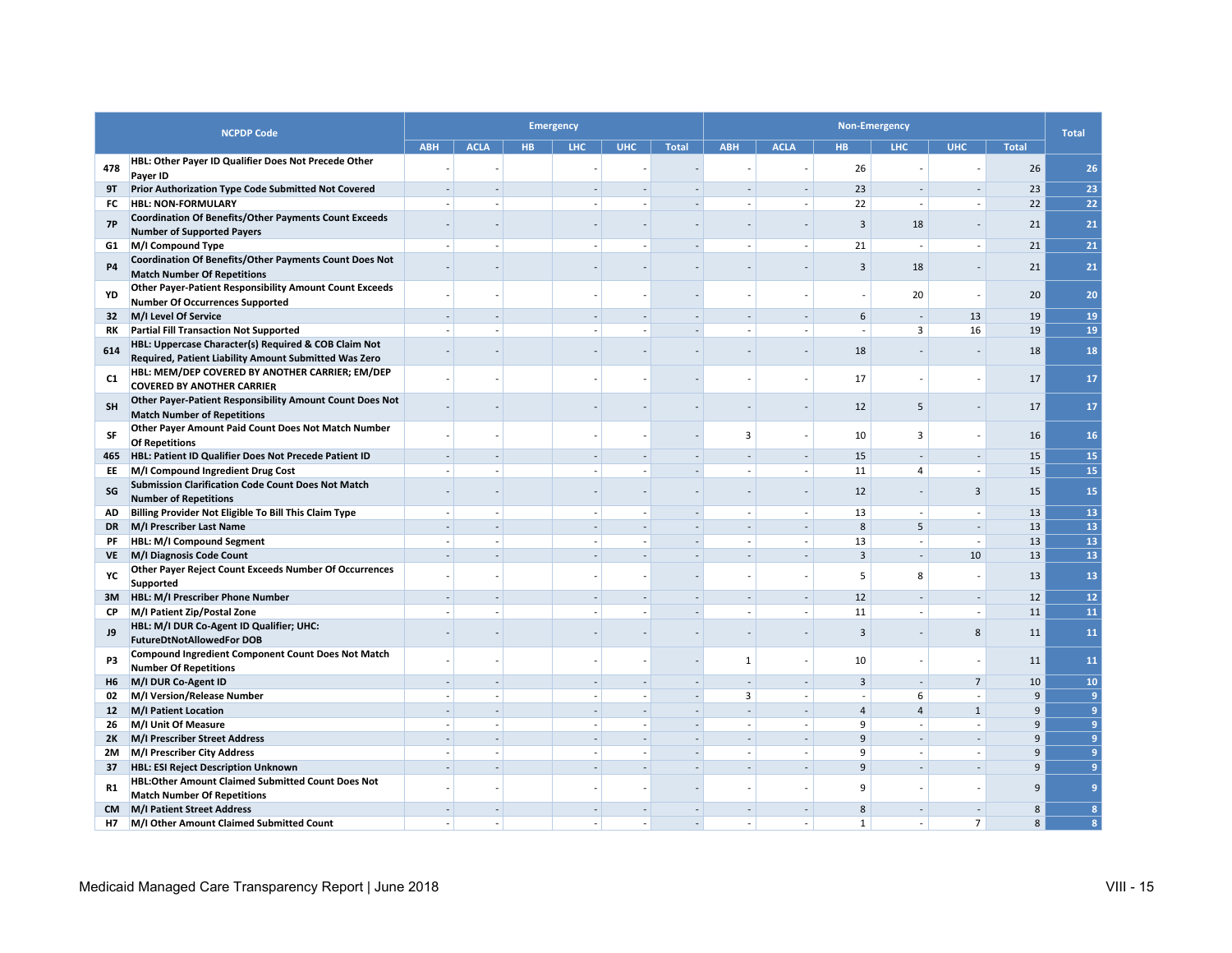|           | <b>NCPDP Code</b>                                                                                                                                  |                          |                |     | <b>Emergency</b> |              |                          | <b>Non-Emergency</b>     |                          |                |                          |                |                |                         |
|-----------|----------------------------------------------------------------------------------------------------------------------------------------------------|--------------------------|----------------|-----|------------------|--------------|--------------------------|--------------------------|--------------------------|----------------|--------------------------|----------------|----------------|-------------------------|
|           |                                                                                                                                                    | <b>ABH</b>               | <b>ACLA</b>    | HB. | <b>LHC</b>       | <b>UHC</b>   | <b>Total</b>             | <b>ABH</b>               | <b>ACLA</b>              | HB.            | <b>LHC</b>               | <b>UHC</b>     | <b>Total</b>   | <b>Total</b>            |
| 38        | M/I Basis Of Cost                                                                                                                                  |                          |                |     |                  | $\mathbf{1}$ | $\mathbf{1}$             |                          |                          |                |                          | 6              | 6              | $\overline{7}$          |
| 441       | HBL: Other Amount Claimed Submitted Grouping Incorrect                                                                                             |                          |                |     |                  |              |                          |                          |                          | $\overline{7}$ |                          |                | $\overline{7}$ | $\overline{7}$          |
|           | HBL: Diagnosis Code Grouping Incorrect & Other Amount<br>472 Claimed Submitted Qualifier Does Not Precede Other<br><b>Amount Claimed Submitted</b> |                          |                |     |                  |              |                          |                          |                          | $\overline{7}$ |                          |                | $\overline{7}$ |                         |
| <b>H9</b> | M/I Other Amount Claimed Submitted                                                                                                                 |                          |                |     |                  |              |                          |                          |                          |                | $\overline{7}$           |                | $\overline{7}$ | $\overline{7}$          |
| 506       | HBL: Prescription/ Service Reference Number Qualifier<br><b>Value Not Supported</b>                                                                |                          |                |     |                  |              |                          |                          |                          | 6              |                          |                | 6              | 6                       |
| 8B        | <b>Compound Segment Missing On A Compound Claim</b>                                                                                                |                          |                |     |                  |              |                          |                          |                          |                | 6                        |                | 6              | 6                       |
| <b>8M</b> | Sum Of Compound Ingredient Costs Does Not Equal<br><b>Ingredient Cost Submitted</b>                                                                |                          |                |     |                  |              |                          |                          |                          |                | 6                        |                | 6              | 6                       |
| B2        | M/I Service Provider ID Qualifier                                                                                                                  |                          |                |     |                  |              |                          |                          |                          | 5              | $\mathbf{1}$             |                | 6              | $6\phantom{1}$          |
| 01        | <b>HBL: PHARMACY RESTRICTION</b>                                                                                                                   |                          |                |     |                  |              |                          |                          |                          | 6              |                          |                | 6              | $6\phantom{a}$          |
| XН        | <b>HBL: MISSING OR INVALID QUANTITY</b>                                                                                                            |                          |                |     |                  |              |                          |                          | $\overline{\phantom{a}}$ | 6              | ÷,                       |                | 6              | 6 <sup>1</sup>          |
| <b>CN</b> | M/I Patient City Address                                                                                                                           |                          |                |     |                  |              |                          |                          |                          | 5              |                          |                | 5              | 5 <sub>1</sub>          |
| 07        | M/I Cardholder ID Number                                                                                                                           |                          |                |     |                  |              |                          |                          | $\overline{a}$           | $\overline{4}$ | ÷                        |                | $\overline{4}$ | $\overline{4}$          |
| 4C        | M/I Coordination Of Benefits/Other Payments Count                                                                                                  |                          |                |     |                  |              |                          |                          |                          |                |                          | $\overline{4}$ | $\overline{4}$ | $\overline{4}$          |
|           | EUE UHC: NA                                                                                                                                        |                          |                |     |                  |              |                          | $\sim$                   | $\sim$                   |                | L,                       | $\overline{4}$ | $\overline{4}$ | $\overline{4}$          |
| PH.       | HBL: M/I DUR/PPS Segment                                                                                                                           | $\overline{a}$           |                |     |                  |              | $\overline{a}$           | $\sim$                   | $\overline{\phantom{a}}$ | $\overline{4}$ | $\overline{a}$           |                | $\overline{4}$ | $\overline{4}$          |
| PJ        | <b>HBL: M/I Insurance Segment</b>                                                                                                                  | $\overline{a}$           | $\overline{a}$ |     |                  |              | $\overline{a}$           | $\sim$                   | $\sim$                   | $\overline{4}$ | ÷                        |                | $\overline{4}$ | $\overline{4}$          |
| <b>RN</b> | HBL: Plan Limits Exceeded On Intended Partial Fill Values                                                                                          |                          |                |     |                  |              | $\overline{a}$           | $\sim$                   | $\overline{a}$           | $\overline{4}$ | $\overline{a}$           |                | $\overline{4}$ | $\overline{4}$          |
| 445       | <b>HBL: Diagnosis Code Grouping Incorrect</b>                                                                                                      | $\overline{a}$           |                |     |                  |              | $\overline{a}$           | $\overline{a}$           | $\overline{\phantom{a}}$ | 3              | $\overline{a}$           | J.             | 3              | $\overline{3}$          |
| 480       | HBL: Other Payer Amount Paid Qualifier Does Not Precede<br><b>Other Payer Amount Paid</b>                                                          |                          |                |     |                  |              |                          |                          |                          | 3              |                          |                | 3              | $\overline{3}$          |
| 483       | HBL:Other Payer-Patient Responsibility Amount Qualifier<br>Does Not Precede Other Payer-Patient Responsibility<br>Amount                           |                          |                |     |                  |              |                          |                          |                          | $\overline{3}$ |                          |                | $\overline{3}$ | $\overline{3}$          |
| 7Y        | <b>Compounds Not Covered,</b>                                                                                                                      |                          |                |     |                  |              | $\overline{a}$           |                          |                          |                | 3                        |                | 3              | $\overline{3}$          |
| 8F        | HBL: CMPD HAS NON COVERED INGREDIENT(S)                                                                                                            | $\overline{a}$           |                |     |                  |              | $\overline{\phantom{a}}$ | $\overline{\phantom{a}}$ | $\sim$                   | 3              | $\overline{a}$           |                | $\overline{3}$ | $\overline{3}$          |
| EC.       | M/I Compound Ingredient Component Count                                                                                                            |                          |                |     |                  |              | $\overline{a}$           | $\sim$                   | ÷.                       | $\overline{3}$ | ÷.                       | L,             | $\overline{3}$ | $\overline{\mathbf{3}}$ |
| MV        | HBL: M/I Benefit Stage Qualifier                                                                                                                   | $\overline{\phantom{a}}$ |                |     |                  |              | $\overline{\phantom{a}}$ | $\overline{\phantom{a}}$ | $\overline{\phantom{a}}$ | $\overline{2}$ | $\sim$                   | $\mathbf 1$    | $\overline{3}$ | $\overline{\mathbf{3}}$ |
| YB        | UHC: M/I BenefitStageQualifier                                                                                                                     | $\overline{a}$           |                |     |                  |              | $\overline{a}$           | $\sim$                   | $\overline{a}$           | $\overline{2}$ | $\overline{a}$           | $\mathbf{1}$   | $\overline{3}$ | $\overline{3}$          |
| ΥB        | <b>Other Amount Claimed Submitted Count Exceeds Number</b><br>Of Occurrences Supported                                                             |                          |                |     |                  |              |                          |                          |                          | $\overline{3}$ |                          |                | 3              | $\overline{3}$          |
| YE        | Submission Clarification Code Count Exceeds Number of<br><b>Occurrences Supported</b>                                                              |                          |                |     |                  |              |                          |                          |                          | 3              |                          |                | 3              | $\overline{3}$          |
| 16        | M/I Prescription/Service Reference Number                                                                                                          |                          |                |     |                  |              |                          |                          |                          | $\overline{2}$ |                          |                | $\overline{2}$ | $\mathbf{2}$            |
| 1W        | Multi-Ingredient Compound Must Be A Single Transaction                                                                                             |                          |                |     |                  |              |                          |                          |                          |                | $\overline{2}$           |                | $\overline{2}$ | $\overline{2}$          |
| 2J        | M/I Prescriber First Name                                                                                                                          |                          |                |     |                  |              |                          |                          |                          | $\overline{2}$ | $\overline{\phantom{a}}$ |                | $\overline{2}$ | $\overline{2}$          |
| 444       | <b>HBL:Benefit Stage Amount Grouping Incorrect</b>                                                                                                 |                          |                |     |                  |              |                          |                          | $\sim$                   | $\overline{2}$ | $\overline{a}$           |                | $\overline{2}$ | $\overline{2}$          |
| 485       | HBL: Benefit Stage Qualifier Does Not Precede Benefit<br><b>Stage Amount</b>                                                                       |                          |                |     |                  |              |                          |                          |                          | $\overline{2}$ |                          |                | $\overline{2}$ | $\overline{2}$          |
| 489       | HBL: DUR Co-Agent ID Qualifier Does Not Precede DUR Co-<br><b>Agent ID</b>                                                                         |                          |                |     |                  |              |                          |                          |                          | $\overline{2}$ |                          |                | $\overline{2}$ | $\overline{2}$          |
| 6E        | M/I Other Payer Reject Code                                                                                                                        |                          |                |     |                  |              |                          |                          |                          |                | $\overline{2}$           |                | $\overline{2}$ | $\overline{2}$          |
| 6P        | <b>Pricing Segment Required For Adjudication</b>                                                                                                   |                          |                |     |                  |              |                          |                          |                          | $\overline{2}$ |                          |                | $\overline{2}$ | $\overline{2}$          |